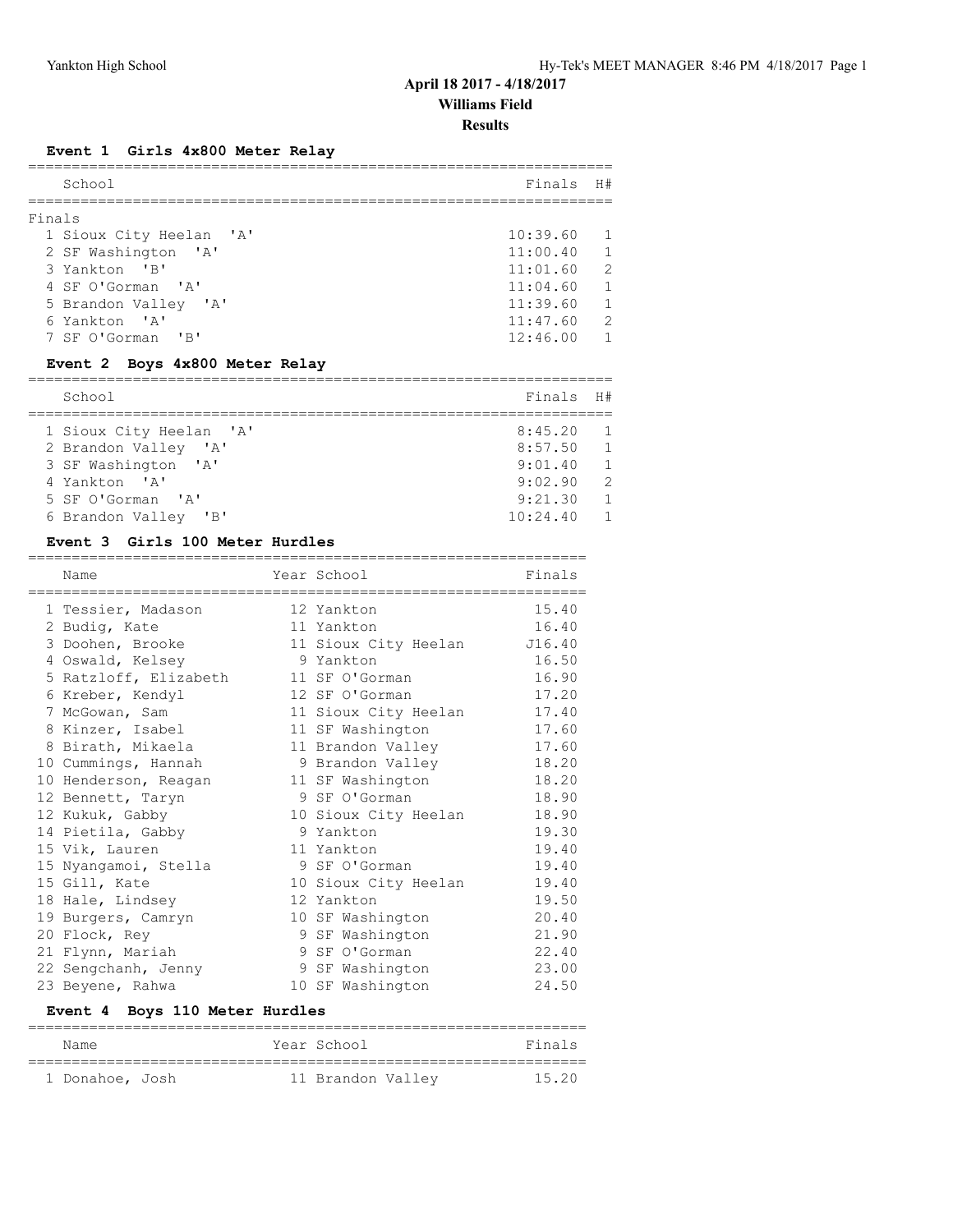# **April 18 2017 - 4/18/2017**

**Williams Field**

#### **Results**

# **....Event 4 Boys 110 Meter Hurdles**

| 2 Kolbeck, Wilson    | 12 Brandon Valley    | J15.20 |
|----------------------|----------------------|--------|
| 3 Wermers, Ray       | 11 Yankton           | 15.80  |
| 4 Hertz, Alex        | 11 SF O'Gorman       | 16.50  |
| 5 Van Hemert, Jesse  | 9 Brandon Valley     | 17.10  |
| 5 Warmbein, Dominick | 12 SF Washington     | 17.10  |
| 7 House, James       | 12 Brandon Valley    | 17.20  |
| 8 Stein, Austin      | 11 SF O'Gorman       | 17.50  |
| 9 Walker, Brock      | 11 SF Washington     | 18.00  |
| 10 Kandolo, Junior   | 9 SF Washington      | 18.40  |
| 11 Murphy, Ben       | 11 Sioux City Heelan | 18.60  |
| 12 Mattecheck, Joe   | 9 SF O'Gorman        | 18.80  |
| 13 Harris, Max       | 12 Brandon Valley    | 19.00  |
| 14 Anderson, Matt    | 9 Brandon Valley     | 19.40  |
| 15 Carda, Will       | 9 SF Washington      | 19.60  |
| 15 O'Hara, Tate      | 11 Yankton           | 19.60  |
| 17 Eichacker, Nathan | 11 Yankton           | 20.00  |
| 18 Ladu, Mark        | 12 SF Washington     | 20.20  |
| 19 Lillie, Kyler     | 9 Yankton            | 20.80  |
| 20 Yaggie, Dylan     | 9 Yankton            | 21.60  |
| 21 Hulstein, Cole    | 9 SF Washington      | 22.80  |

#### **Event 5 Girls 100 Meter Dash**

| Name                                 | Year School          | Finals |
|--------------------------------------|----------------------|--------|
| 1 Tingle, Tanya                      | 12 Brandon Valley    | 12.70  |
| 2 Boomsma, Jaiden                    | 9 Yankton            | 13.10  |
| 3 Rizk, Katie                        | 11 Sioux City Heelan | J13.10 |
| 4 Petterson, Laura                   | 9 SF Washington      | J13.10 |
| 5 Stangohr, Arianna                  | 11 Brandon Valley    | 13.30  |
| 6 Boomsma, Anna                      | 12 Brandon Valley    | 13.40  |
| 7 Garcia, Mimi                       | 11 Yankton           | 13.60  |
| 8 Tomell, Charlize                   | 10 Sioux City Heelan | 13.70  |
| 9 Desylva, Angelina                  | 9 Yankton            | 13.80  |
| 10 Frantz, Riley                     | 9 Brandon Valley     | 14.00  |
| 10 Rush, Katelyn                     | 9 SF O'Gorman        | 14.00  |
| 12 Wubben, Madison                   | 10 Yankton           | 14.40  |
| 13 McGhee, Ashlyn                    | 9 Yankton            | 14.80  |
| 14 Pitzl, Veronica                   | 9 SF O'Gorman        | 14.90  |
| 15 Stys, Veronica                    | 9 SF O'Gorman        | 15.10  |
| 16 Mairs, Macy                       | 9 Brandon Valley     | 15.30  |
| 17 Garcia-Gonzalez, Kathy 11 Yankton |                      | 15.40  |
| 18 Prior, Brooke                     | 9 Yankton            | 16.10  |
| 19 Barnett, Sarah                    | 9 SF O'Gorman        | 16.90  |

#### **Event 6 Boys 100 Meter Dash**

| Name                | Year School          | Finals |
|---------------------|----------------------|--------|
| 1 Petersen, Braiden | 11 Brandon Valley    | 11.10  |
| 2 Reindl, Trev      | 10 Brandon Valley    | 11.30  |
| 3 Bauer, Canyon     | 10 SF O'Gorman       | J11.30 |
| 4 Jones, Tres       | 11 SF O'Gorman       | 11.40  |
| 5 Kpeayeh, Tupak    | 10 SF Washington     | J11.40 |
| 6 Winders, Timmy    | 12 Sioux City Heelan | 11.60  |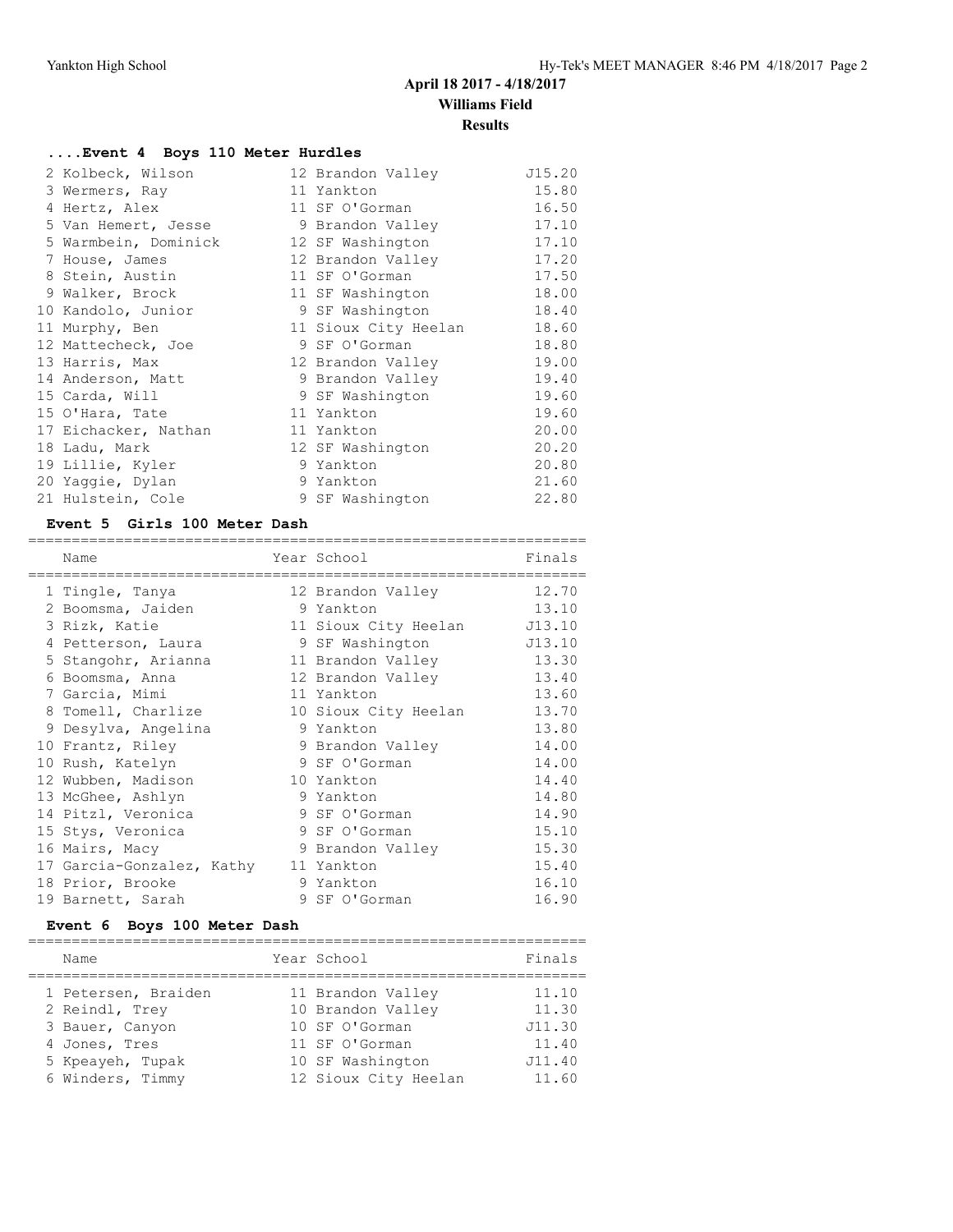**Results**

# **....Event 6 Boys 100 Meter Dash**

| 7 Antrobus, Hunter      | 10 Yankton           | 11.70 |
|-------------------------|----------------------|-------|
| 8 Walker, Deonte        | 10 Sioux City Heelan | 11.80 |
| 8 Harris, Max           | 12 Brandon Valley    | 11.80 |
| 10 Wolf, Logan          | 10 SF O'Gorman       | 11.90 |
| 10 Thomas, Jamie        | 9 SF Washington      | 11.90 |
| 12 Diedrich, Aiden      | 10 SF O'Gorman       | 12.00 |
| 12 Nemec, Joey          | 8 Brandon Valley     | 12.00 |
| 12 Jones, Jordan        | 12 Brandon Valley    | 12.00 |
| 15 Tran, Anthony        | 10 SF Washington     | 12.10 |
| 15 Burkhart, Stephan    | 9 SF Washington      | 12.10 |
| 17 Kowalczyk, Alex      | 9 SF O'Gorman        | 12.30 |
| 17 Haas, Wyatt          | 9 Brandon Valley     | 12.30 |
| 19 Vaca, Jacob          | 12 SF O'Gorman       | 12.40 |
| 19 Kappenman, Carson    | 9 SF Washington      | 12.40 |
| 19 Velasquez, Christian | 9 Sioux City Heelan  | 12.40 |
| 19 Hodge Jr, Rasheed    | 10 Brandon Valley    | 12.40 |
| 19 Sealey, Henry        | 9 Sioux City Heelan  | 12.40 |
| 19 Struck, Isaac        | 11 SF O'Gorman       | 12.40 |
| 19 Schwebach, George    | 10 SF O'Gorman       | 12.40 |
| 19 Jones, Logan         | 9 SF O'Gorman        | 12.40 |
| 19 Paulson, Jacob       | 10 Yankton           | 12.40 |
| 28 Galvan-Hofer, Josh   | 11 Yankton           | 12.50 |
| 29 Kinderman, Elijah    | 12 SF O'Gorman       | 12.60 |
| 29 Ruesch, Matt         | 10 SF Washington     | 12.60 |
| 29 LaFave, Thomas       | 9 Yankton            | 12.60 |
| 32 Ratzloff, Daniel     | 9 SF O'Gorman        | 12.70 |
| 33 Freese, Nate         | 10 SF Washington     | 12.90 |
| 34 Klein, Elijah        | 9 Brandon Valley     | 13.10 |
| 34 Roth, Case           | 10 Yankton           | 13.10 |
| 36 Singh, Rohan         | 12 Brandon Valley    | 13.30 |
|                         |                      |       |

# **Event 7 Girls 4x200 Meter Relay**

| School                                                                                                   | Finals H#                                             |                                                              |
|----------------------------------------------------------------------------------------------------------|-------------------------------------------------------|--------------------------------------------------------------|
| 1 Brandon Valley 'A'<br>2 Yankton 'A'<br>3 SF Washington 'A'<br>4 SF O'Gorman 'A'<br>5 SF Washington 'B' | 1:50.30<br>1:52.60 2<br>1:53.20<br>1:53.50<br>1:56.30 | $\sqrt{1}$<br>$\sqrt{1}$<br>$\overline{1}$<br>$\overline{1}$ |

# **Event 8 Boys 4x200 Meter Relay**

| School                  | Finals    | H#             |
|-------------------------|-----------|----------------|
| 1 Brandon Valley 'A'    | 1:33.60 1 |                |
| 2 SF Washington 'A'     | 1:35.50 1 |                |
| 3 Sioux City Heelan 'A' | 1:36.10 1 |                |
| 4 SF O'Gorman 'A'       | 1:36.90   | $\sim$ 1       |
| 5 Yankton 'A'           | 1:39.90   | $\overline{2}$ |
| 6 SF Washington 'B'     | 1:41.50   | $\overline{1}$ |
| 7 SF O'Gorman 'B'       | 1:47.40   | $\overline{1}$ |
|                         |           |                |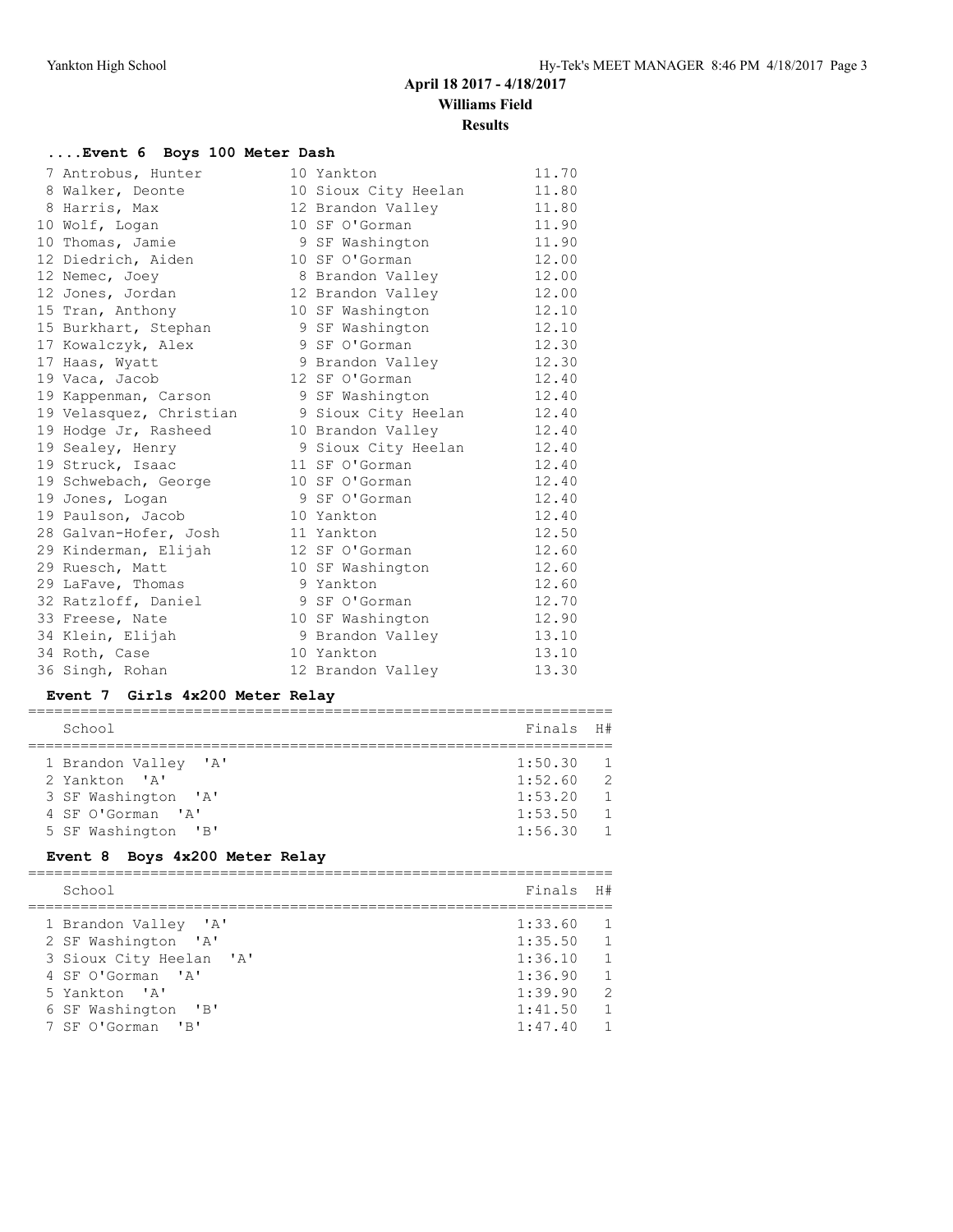#### **Event 9 Girls 1600 Meter Run**

| Name                       | Year School       | Finals  |
|----------------------------|-------------------|---------|
| 1 Ripperda, Abby           | 12 SF O'Gorman    | 5:22.00 |
| 2 Wells, Lauren            | 10 Brandon Valley | 5:28.70 |
| 3 Mwenentanda, Ndjakalenga | 7 SF O'Gorman     | 5:29.80 |
| 4 Karolevitz, Ellie        | 7 Yankton         | 5:30.40 |
| 5 Althoff, Olivia          | 10 SF O'Gorman    | 5:40.70 |
| 6 DeBeer, Kayla            | 8 SF Washington   | 5:43.30 |
| 7 Juac, Khot               | 9 SF Washington   | 5:58.00 |
| 8 Kolb, Ella               | 8 SF Washington   | 6:04.60 |
| 9 Johnson, Emma            | 9 SF Washington   | 6:07.40 |
| 10 Eidsness, Lauren        | 9 Yankton         | 6:08.90 |
| 11 Hanna, Abi              | 12 Brandon Valley | 6:09.10 |
| 12 Andrus, Rylie           | 10 Yankton        | 6:33.30 |
| 13 Perk, Lauryn            | 12 Yankton        | 6:53.80 |

#### **Event 10 Boys 1600 Meter Run**

================================================================ Name **Year School** Finals ================================================================ 1 Pierson, Dylan 11 SF O'Gorman 4:40.80 2 Wilde, Max 11 Brandon Valley 4:41.50 3 Sadi, Yonas 11 SF Washington 4:44.20 4 Mahamed, Shodo 11 SF Washington 4:44.90 5 Zahn, Topher 11 SF Washington 4:45.60 6 Mvuyekure, Bonheur 11 SF Washington 4:47.70 7 Bita, Merci 9 SF Washington 4:48.00 8 Baneta, Abdisa 10 SF Washington 4:55.80 9 Cap, Justin 10 Yankton 4:56.10 10 Mohamud, Ayub 10 SF Washington 4:57.10 11 Ripperda, TJ 11 SF O'Gorman 4:58.40 12 Greer, John 9 Sioux City Heelan 5:03.70 13 Derr, Eric 11 SF Washington 5:14.70 14 Dykstra, Zach 10 Brandon Valley 5:16.10 15 Wilson, Brady 9 SF O'Gorman 5:17.50 16 Powell, Joshua 12 Brandon Valley 5:19.10 17 Wells, Tyler 10 Brandon Valley 5:20.50 18 Pederson, Carter 10 Brandon Valley 5:28.20 19 Anderson, Noah 10 Yankton 5:37.20 20 Alvarado, Daniel 12 Sioux City Heelan 5:40.00 21 Harrell, Jakob 9 Yankton 5:42.30 22 Neu, Johnny 10 Yankton 5:47.20 23 Wolf, Isaac 11 SF O'Gorman 6:02.00

#### **Event 11 Girls 4x100 Meter Relay**

| School                  | Finals H# |                |
|-------------------------|-----------|----------------|
|                         |           |                |
| 1 Brandon Valley 'A'    | 49.50     | $\overline{1}$ |
| 2 SF O'Gorman 'A'       | 50.00     | $\overline{1}$ |
| 3 Yankton 'A'           | 51.60     | 2              |
| 4 SF Washington 'A'     | 52.00     | $\overline{1}$ |
| 5 Brandon Valley 'B'    | 52.50     | $\overline{1}$ |
| 6 Sioux City Heelan 'A' | 53.00     |                |
|                         |           |                |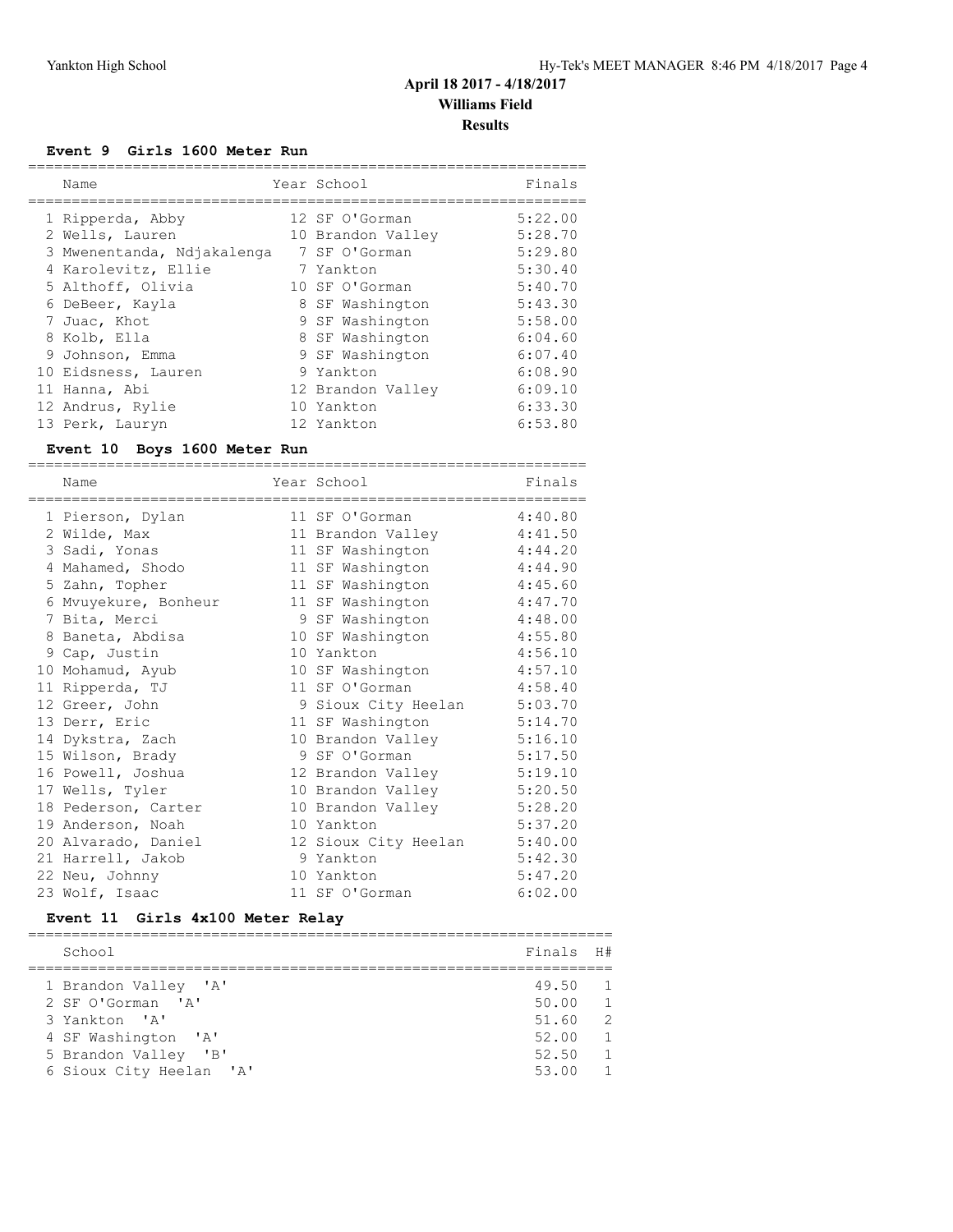**Results**

# **Event 12 Boys 4x100 Meter Relay**

| School                  | Finals H# |               |
|-------------------------|-----------|---------------|
|                         |           |               |
| 1 Brandon Valley 'A'    | 46.10     |               |
| 2 Sioux City Heelan 'A' | 47.40     |               |
| 3 Yankton 'A'           | 48.00     | $\mathcal{P}$ |
| 4 SF O'Gorman 'A'       | J48.00    |               |
|                         |           |               |

# **Event 13 Girls 400 Meter Dash**

| Name                 | Year School          | Finals  |
|----------------------|----------------------|---------|
| 1 Waterfall, Haylee  | 11 Brandon Valley    | 1:00.60 |
| 2 Venner, Sydney     | 12 SF O'Gorman       | 1:01.40 |
| 3 Specht, Cameryn    | 11 Yankton           | 1:02.80 |
| 4 Wells, Ashley      | 10 Brandon Valley    | 1:03.20 |
| 5 Etrheim, Megan     | 11 SF Washington     | 1:04.10 |
| 6 Wolfgram, Payton   | 9 Yankton            | 1:05.20 |
| 7 Peltier, Sydney    | 9 Brandon Valley     | 1:06.60 |
| 8 Barber, Leah       | 9 SF Washington      | 1:07.30 |
| 9 Kowang, Naomi      | 9 SF Washington      | 1:07.60 |
| 10 McGabe, Sam       | 11 Sioux City Heelan | 1:08.20 |
| 11 Reck, Gabby       | 9 SF Washington      | 1:08.50 |
| 12 Aesoph, Ashley    | 10 Sioux City Heelan | 1:08.80 |
| 13 Jensen, Annie     | 11 Sioux City Heelan | 1:10.30 |
| 14 Holbert, Gabbi    | 11 SF O'Gorman       | 1:10.80 |
| 15 Desylva, Angelina | 9 Yankton            | 1:12.80 |
| 16 Delvaux, Jennica  | 11 Yankton           | 1:12.90 |
| 17 Doll, Rachel      | 10 SF Washington     | 1:13.70 |
| 18 Muth, Hannah      | 9 Yankton            | 1:15.60 |
| 19 Haselhorst, Megan | 10 Yankton           | 1:15.90 |

# **Event 14 Boys 400 Meter Dash**

| Name                    | Year School<br>--------------- | Finals |
|-------------------------|--------------------------------|--------|
| 1 Reuter, Andrew        | 12 SF O'Gorman                 | 52.40  |
| 2 McKinney, Ethan       | 12 SF Washington               | 53.20  |
| 3 Wilson, Brady         | 9 SF O'Gorman                  | 53.50  |
| 4 Longar, Garang        | 10 SF O'Gorman                 | 54.00  |
| 5 Blount, Beau          | 10 SF O'Gorman                 | 54.50  |
| 6 Kinderman, Elijah     | 12 SF O'Gorman                 | 55.70  |
| 7 Gillespie, Kevin      | 11 Brandon Valley              | 55.90  |
| 8 Burnison, Sam         | 12 SF O'Gorman                 | 56.70  |
| 8 Rizk, Michael         | 9 Sioux City Heelan            | 56.70  |
| 10 Kearney, Hunter      | 11 SF Washington               | 56.90  |
| 11 Jensen, Cole         | 11 Brandon Valley              | 57.80  |
| 12 Dougherty, Ryan      | 9 Sioux City Heelan            | 57.90  |
| 13 Jones, Logan         | 9 SF O'Gorman                  | 58.00  |
| 13 Maalim, Aweys        | 10 SF Washington               | 58.00  |
| 15 Versluys, Dylan      | 10 SF Washington               | 58.20  |
| 16 Herrboldt, Sam       | 9 Yankton                      | 58.40  |
| 17 Velasquez, Christian | 9 Sioux City Heelan            | 58.50  |
| 17 Huitt, Bryce         | 9 SF Washington                | 58.50  |
| 19 Brown, Noah          | 12 SF Washington               | 59.20  |
| 20 Schwebach, George    | 10 SF O'Gorman                 | 59.80  |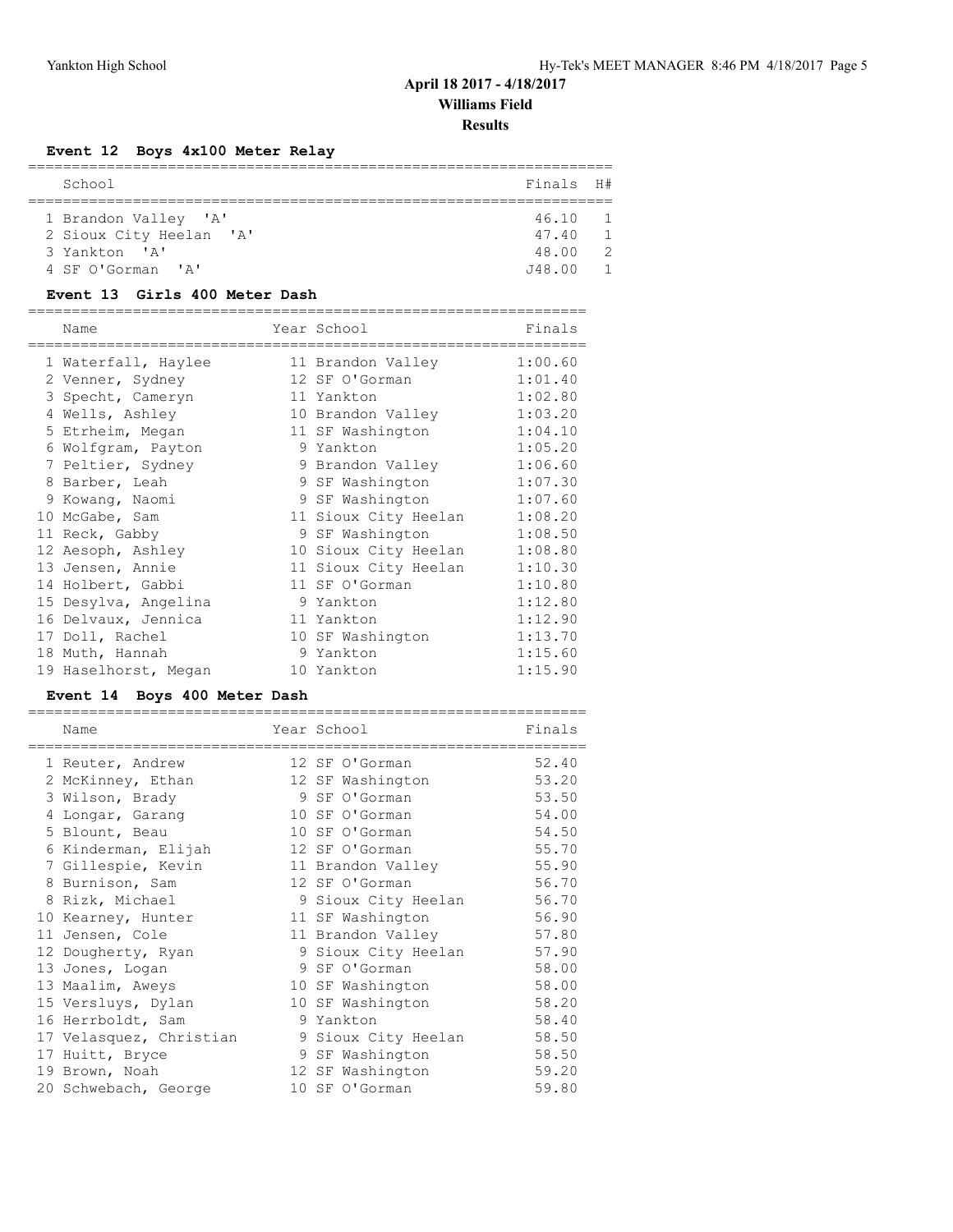# **....Event 14 Boys 400 Meter Dash**

| 21 Stonehouse, Riley | 10 SF Washington | 1:00.10 |
|----------------------|------------------|---------|
| 22 Barnes, Luke      | 9 Yankton        | 1:00.20 |
| 23 Byrd, Jacob       | 9 SF O'Gorman    | 1:01.40 |
| 24 Wuebben, Jonah    | 9 SF O'Gorman    | 1:01.70 |
| 25 Sutton, Matthew   | 11 SF Washington | 1:02.20 |
| 26 Wuestewald, Jacob | 9 SF O'Gorman    | 1:02.50 |
| 27 Huntley, Arion    | 10 Yankton       | 1:02.60 |
| 28 Ratzloff, Daniel  | 9 SF O'Gorman    | 1:04.90 |
| 29 Paul, Patrick     | 9 SF Washington  | 1:06.00 |
| 30 Cogley, Josh      | 9 SF O'Gorman    | 1:07.00 |

#### **Event 15 Girls 300 Meter Hurdles**

| Name                   | Year School          | Finals  |
|------------------------|----------------------|---------|
| 1 Birath, Mikaela      | 11 Brandon Valley    | 48.70   |
| 2 Kinzer, Isabel       | 11 SF Washington     | 49.60   |
| 3 Tessier, Madason     | 12 Yankton           | 49.90   |
| 4 Vockler, Katie       | 10 SF O'Gorman       | 50.50   |
| 5 Oswald, Kelsey       | 9 Yankton            | 51.00   |
| 6 Kreber, Kendyl       | 12 SF O'Gorman       | 52.80   |
| 7 Budiq, Kate          | 11 Yankton           | 52.90   |
| 8 Ratzloff, Elizabeth  | 11 SF O'Gorman       | 53.30   |
| 9 McGowan, Sam         | 11 Sioux City Heelan | 54.20   |
| 10 Mashlan, Morgan     | 12 Brandon Valley    | 54.90   |
| 11 Burgers, Camryn     | 10 SF Washington     | 57.70   |
| 11 Cummings, Hannah    | 9 Brandon Valley     | 57.70   |
| 13 Kukuk, Gabby        | 10 Sioux City Heelan | 57.80   |
| 14 Henderson, Reagan   | 11 SF Washington     | 58.50   |
| 15 Majok, Auot         | 9 SF O'Gorman        | 58.80   |
| 15 Pietila, Gabby      | 9 Yankton            | 58.80   |
| 17 Flynn, Mariah       | 9 SF O'Gorman        | 59.80   |
| 18 Nyangamoi, Stella   | 9 SF O'Gorman        | 59.90   |
| 19 Flock, Rey          | 9 SF Washington      | 1:00.30 |
| 20 Bennett, Taryn      | 9 SF O'Gorman        | 1:01.50 |
| 21 Sengchanh, Jenny    | 9 SF Washington      | 1:05.70 |
| 22 Theobald, Elizabeth | 9 SF O'Gorman        | 1:07.10 |
| 23 Beyene, Rahwa       | 10 SF Washington     | 1:10.70 |

# **Event 16 Boys 300 Meter Hurdles**

| Name                                                                                                                                                                                           | Year School                                                                                                                                                                                  | Finals                                                                                 |
|------------------------------------------------------------------------------------------------------------------------------------------------------------------------------------------------|----------------------------------------------------------------------------------------------------------------------------------------------------------------------------------------------|----------------------------------------------------------------------------------------|
| 1 Donahoe, Josh<br>2 Kolbeck, Wilson<br>3 House, James<br>4 Walker, Brock<br>5 Stein, Austin<br>6 Freese, Nate<br>7 Cwach, Blake<br>8 Hertz, Alex<br>8 Van Hemert, Jesse<br>10 Kandolo, Junior | 11 Brandon Valley<br>12 Brandon Valley<br>12 Brandon Valley<br>11 SF Washington<br>11 SF O'Gorman<br>10 SF Washington<br>12 Yankton<br>11 SF O'Gorman<br>9 Brandon Valley<br>9 SF Washington | 40.30<br>42.20<br>43.60<br>44.30<br>44.90<br>45.10<br>46.10<br>46.40<br>46.40<br>46.60 |
| 11 Picasso, Jonah<br>12 Simon, Thomas                                                                                                                                                          | 9 SF O'Gorman<br>12 SF O'Gorman                                                                                                                                                              | 47.00<br>47.10                                                                         |
|                                                                                                                                                                                                |                                                                                                                                                                                              |                                                                                        |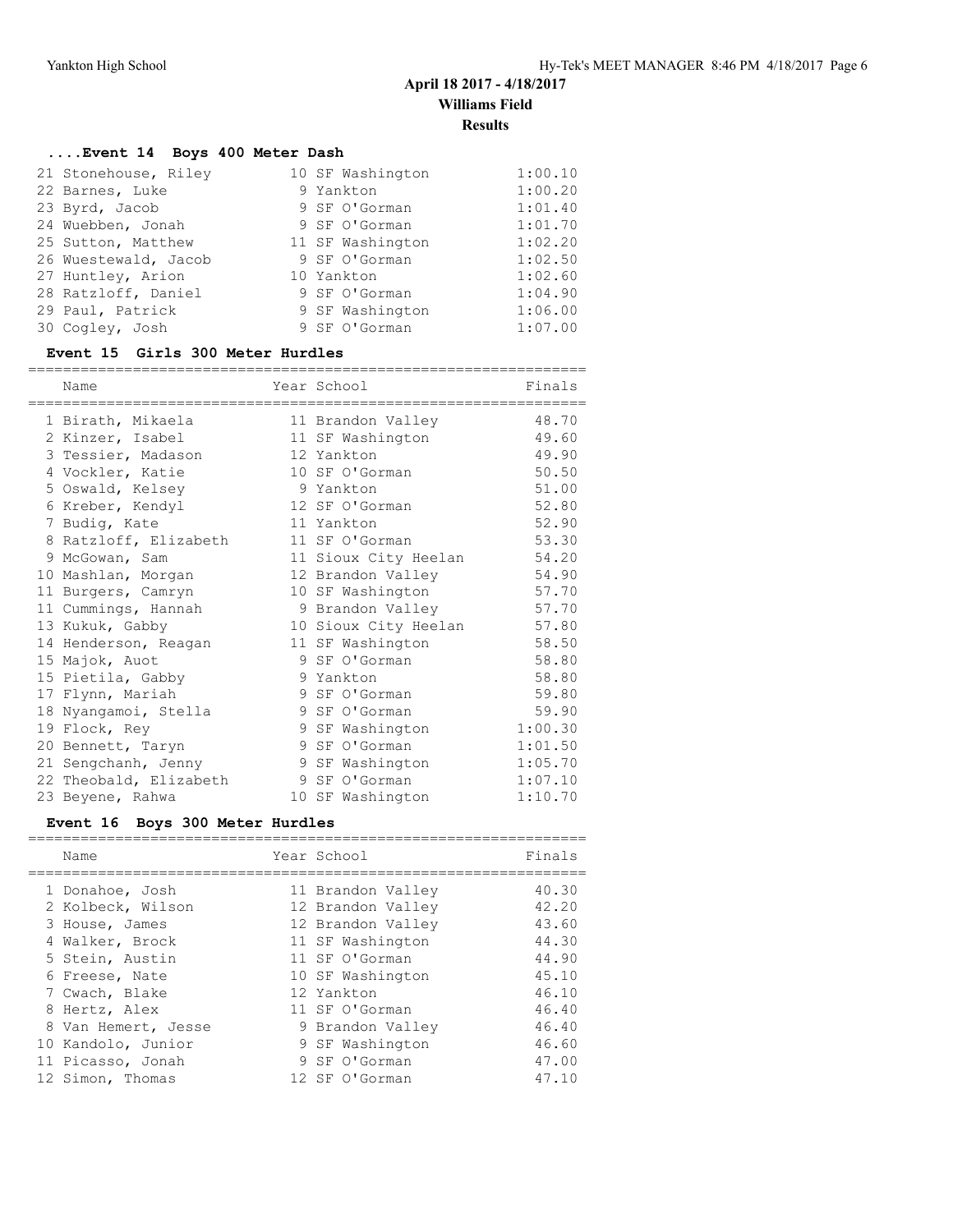# **April 18 2017 - 4/18/2017**

**Williams Field**

#### **Results**

# **....Event 16 Boys 300 Meter Hurdles**

| 13 Murphy, Ben       | 11 Sioux City Heelan | 47.60 |
|----------------------|----------------------|-------|
| 13 Ladu, Mark        | 12 SF Washington     | 47.60 |
| 15 Harris, Max       | 12 Brandon Valley    | 47.70 |
| 16 Wermers, Ray      | 11 Yankton           | 48.20 |
| 17 Carda, Will       | 9 SF Washington      | 48.60 |
| 18 O'Hara, Tate      | 11 Yankton           | 49.60 |
| 19 Mikuska, Cade     | 9 SF O'Gorman        | 50.10 |
| 20 Anderson, Matt    | 9 Brandon Valley     | 50.30 |
| 21 Eichacker, Nathan | 11 Yankton           | 51.80 |
| 22 Lillie, Kyler     | 9 Yankton            | 52.80 |
| 23 Hulstein, Cole    | 9 SF Washington      | 56.50 |
| 24 Yaqqie, Dylan     | 9 Yankton            | 58.70 |

#### **Event 17 Girls 1600 Sprint Medley**

| School                  | Finals H# |                |  |  |  |
|-------------------------|-----------|----------------|--|--|--|
|                         |           |                |  |  |  |
| 1 Sioux City Heelan 'A' | 4:36.00   |                |  |  |  |
| 2 Brandon Valley 'A'    | 4:48.90   |                |  |  |  |
| 3 Yankton 'A'           | 4:56.00   | $\overline{2}$ |  |  |  |
| 4 SF O'Gorman 'A'       | 5:09.80   |                |  |  |  |

# **Event 18 Boys 1600 Sprint Medley**

| School                       | Finals  | H#             |
|------------------------------|---------|----------------|
| 1 Sioux City Heelan 'A'      | 3:55.60 | $\overline{1}$ |
|                              |         |                |
| 2 SF O'Gorman 'A'            | 4:00.50 | $\overline{1}$ |
| 3 SF Washington 'A'          | 4:01.90 | $\overline{1}$ |
| 4 Yankton 'A'                | 4:15.90 | $\overline{2}$ |
| 5 Brandon Valley<br>יבי      | 4:20.10 | $\overline{1}$ |
| $'$ $B'$<br>6 Brandon Valley | 4:20.50 | $\mathbf{1}$   |
|                              |         |                |

#### **Event 19 Girls 800 Meter Run**

| Name                 | Year School          | Finals  |
|----------------------|----------------------|---------|
| 1 Presler, Sarah     | 12 Brandon Valley    | 2:26.20 |
| 2 Vavra, Carly       | 11 Yankton           | 2:28.60 |
| 3 Ripperda, Abby     | 12 SF O'Gorman       | 2:29.30 |
| 4 Foss, Kylie        | 7 Brandon Valley     | 2:29.50 |
| 5 Knoff, Anne        | 11 Yankton           | 2:35.00 |
| 6 Juac, Khot         | 9 SF Washington      | 2:35.30 |
| 7 Althoff, Olivia    | 10 SF O'Gorman       | 2:35.50 |
| 8 Sugrue, George     | 9 SF O'Gorman        | 2:38.20 |
| 9 Peck, Ashlyn       | 10 Sioux City Heelan | 2:38.90 |
| 10 Fanta, Mary       | 9 Yankton            | 2:39.20 |
| 11 Vavra, Ashton     | 9 SF O'Gorman        | 2:39.70 |
| 12 Thornton, Paige   | 9 SF O'Gorman        | 2:40.30 |
| 13 Johnson, Emma     | 9 SF Washington      | 2:41.40 |
| 13 Fischer, Kaitlyn  | 12 SF Washington     | 2:41.40 |
| 15 Severson, Katelyn | 9 SF Washington      | 2:41.90 |
| 16 Pardy, Katie      | 9 SF O'Gorman        | 2:48.00 |
| 17 Houwman, Emma     | 10 SF O'Gorman       | 2:49.00 |
| 18 Kenney, Baylee    | 10 Yankton           | 2:53.00 |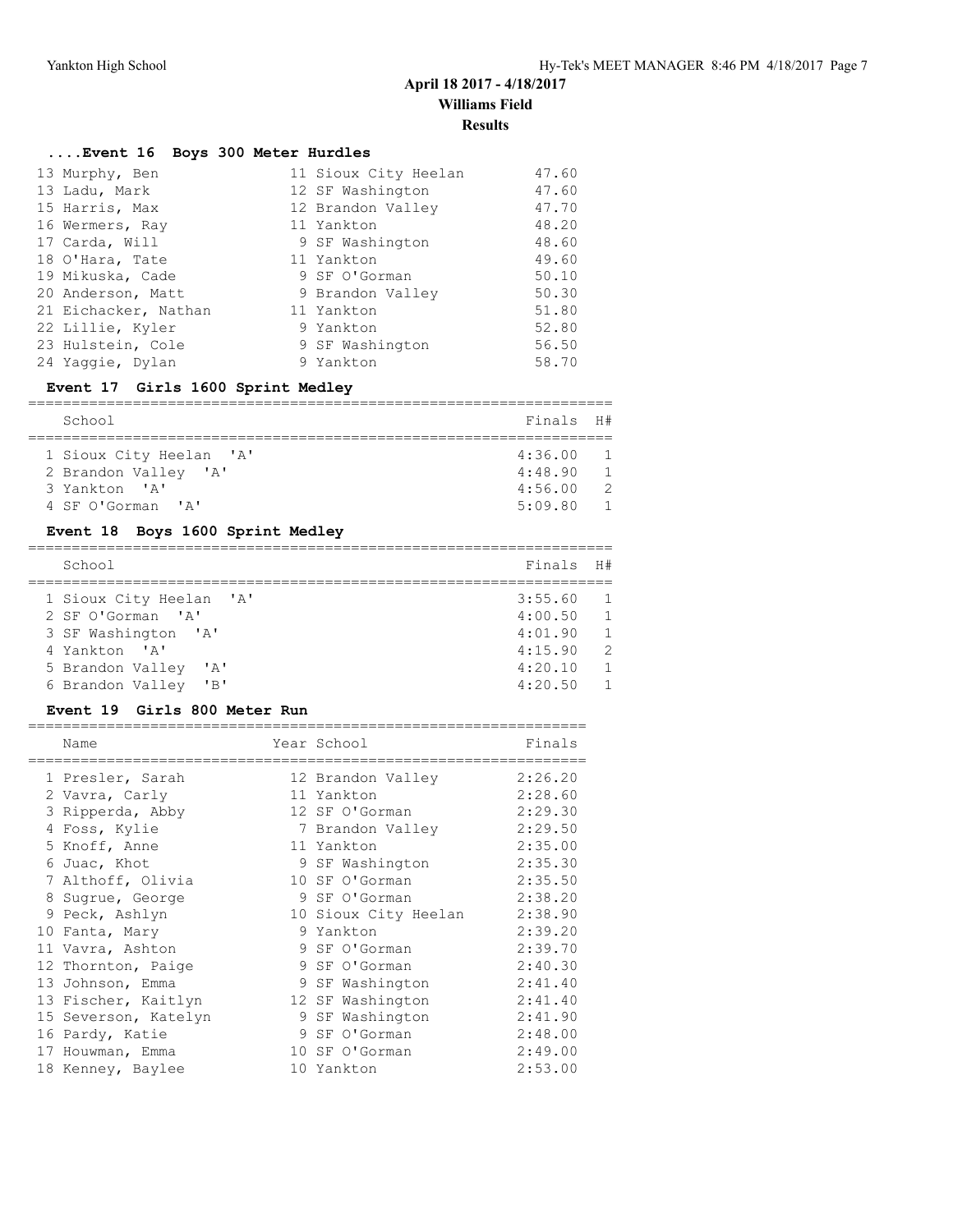# **....Event 19 Girls 800 Meter Run**

| 19 Kocmick, Callista  | 9 Brandon Valley | 2:55.90 |
|-----------------------|------------------|---------|
| 20 Walgenbach, Sydney | 10 SF O'Gorman   | 3:06.10 |
| 21 Perk, Lauryn       | 12 Yankton       | 3:09.80 |
| 22 Banwarth, Alexis   | 9 Brandon Valley | 3:11.30 |

#### **Event 20 Boys 800 Meter Run**

| Year School<br>Finals<br>Name<br>1:58.90<br>12 Brandon Valley<br>1 Hanna, Jakob<br>8 Brandon Valley 2:07.40<br>2 Vigants, Austin<br>2:09.00<br>3 Mvuyekure, Bonheur<br>11 SF Washington<br>4 Woodall, Nathan<br>2:09.40<br>11 SF Washington<br>2:09.80<br>5 Zahn, Topher<br>11 SF Washington<br>10 Sioux City Heelan 2:10.90<br>6 Saulsbury, Charlie<br>12 SF O'Gorman<br>7 Bentz, Will<br>2:12.20<br>10 SF O'Gorman<br>2:13.30<br>8 Hackman, Tyler<br>2:14.20<br>9 Mahamed, Shodo<br>11 SF Washington<br>2:14.70<br>10 Mashlan, Carson<br>8 Brandon Valley<br>11 Suhr, Brenden<br>12 Sioux City Heelan<br>2:15.20<br>12 Meyer, Jackson<br>9 SF O'Gorman<br>2:16.20<br>13 Derr, Eric<br>11 SF Washington<br>2:19.20<br>14 Sylliaasen, Cole<br>9 Brandon Valley<br>2:20.40<br>15 Huls, Marshall<br>10 Sioux City Heelan<br>2:20.80<br>11 SF O'Gorman<br>2:21.20<br>16 Ripperda, TJ<br>17 Ndayishimiye, Pacifique<br>2:22.60<br>11 SF Washington<br>18 Walter, Alex<br>11 SF Washington<br>2:22.80<br>2:23.70<br>19 Hilger, Dylan<br>9 SF O'Gorman<br>20 Paulson, Jacob<br>10 Yankton<br>2:24.10<br>21 Dougherty, Ryan<br>9 Sioux City Heelan<br>2:24.50<br>9 SF O'Gorman<br>2:24.90<br>22 Hove, Alex<br>2:25.10<br>23 Niewenhuis, Tanner<br>10 Brandon Valley<br>24 Anderson, Blake<br>10 Sioux City Heelan<br>2:25.50<br>2:30.20<br>25 Lambertz, Lane<br>10 Brandon Valley<br>26 Anderson, Noah<br>10 Yankton<br>2:33.90<br>27 Harrell, Jakob<br>9 Yankton<br>2:34.20<br>10 Yankton<br>2:35.40<br>28 Neu, Johnny<br>2:36.60<br>29 Nustad, Tommy<br>10 Brandon Valley<br>2:40.20<br>30 Gienapp, Quinn<br>9 Brandon Valley<br>31 Elkin, Colter<br>9 Brandon Valley<br>2:42.70<br>10 Yankton<br>32 Pinkelman, Logan<br>2:46.60 |  |  |  |
|-----------------------------------------------------------------------------------------------------------------------------------------------------------------------------------------------------------------------------------------------------------------------------------------------------------------------------------------------------------------------------------------------------------------------------------------------------------------------------------------------------------------------------------------------------------------------------------------------------------------------------------------------------------------------------------------------------------------------------------------------------------------------------------------------------------------------------------------------------------------------------------------------------------------------------------------------------------------------------------------------------------------------------------------------------------------------------------------------------------------------------------------------------------------------------------------------------------------------------------------------------------------------------------------------------------------------------------------------------------------------------------------------------------------------------------------------------------------------------------------------------------------------------------------------------------------------------------------------------------------------------------------------------------------------------------------------------------------------------|--|--|--|
|                                                                                                                                                                                                                                                                                                                                                                                                                                                                                                                                                                                                                                                                                                                                                                                                                                                                                                                                                                                                                                                                                                                                                                                                                                                                                                                                                                                                                                                                                                                                                                                                                                                                                                                             |  |  |  |
|                                                                                                                                                                                                                                                                                                                                                                                                                                                                                                                                                                                                                                                                                                                                                                                                                                                                                                                                                                                                                                                                                                                                                                                                                                                                                                                                                                                                                                                                                                                                                                                                                                                                                                                             |  |  |  |
|                                                                                                                                                                                                                                                                                                                                                                                                                                                                                                                                                                                                                                                                                                                                                                                                                                                                                                                                                                                                                                                                                                                                                                                                                                                                                                                                                                                                                                                                                                                                                                                                                                                                                                                             |  |  |  |
|                                                                                                                                                                                                                                                                                                                                                                                                                                                                                                                                                                                                                                                                                                                                                                                                                                                                                                                                                                                                                                                                                                                                                                                                                                                                                                                                                                                                                                                                                                                                                                                                                                                                                                                             |  |  |  |
|                                                                                                                                                                                                                                                                                                                                                                                                                                                                                                                                                                                                                                                                                                                                                                                                                                                                                                                                                                                                                                                                                                                                                                                                                                                                                                                                                                                                                                                                                                                                                                                                                                                                                                                             |  |  |  |
|                                                                                                                                                                                                                                                                                                                                                                                                                                                                                                                                                                                                                                                                                                                                                                                                                                                                                                                                                                                                                                                                                                                                                                                                                                                                                                                                                                                                                                                                                                                                                                                                                                                                                                                             |  |  |  |
|                                                                                                                                                                                                                                                                                                                                                                                                                                                                                                                                                                                                                                                                                                                                                                                                                                                                                                                                                                                                                                                                                                                                                                                                                                                                                                                                                                                                                                                                                                                                                                                                                                                                                                                             |  |  |  |
|                                                                                                                                                                                                                                                                                                                                                                                                                                                                                                                                                                                                                                                                                                                                                                                                                                                                                                                                                                                                                                                                                                                                                                                                                                                                                                                                                                                                                                                                                                                                                                                                                                                                                                                             |  |  |  |
|                                                                                                                                                                                                                                                                                                                                                                                                                                                                                                                                                                                                                                                                                                                                                                                                                                                                                                                                                                                                                                                                                                                                                                                                                                                                                                                                                                                                                                                                                                                                                                                                                                                                                                                             |  |  |  |
|                                                                                                                                                                                                                                                                                                                                                                                                                                                                                                                                                                                                                                                                                                                                                                                                                                                                                                                                                                                                                                                                                                                                                                                                                                                                                                                                                                                                                                                                                                                                                                                                                                                                                                                             |  |  |  |
|                                                                                                                                                                                                                                                                                                                                                                                                                                                                                                                                                                                                                                                                                                                                                                                                                                                                                                                                                                                                                                                                                                                                                                                                                                                                                                                                                                                                                                                                                                                                                                                                                                                                                                                             |  |  |  |
|                                                                                                                                                                                                                                                                                                                                                                                                                                                                                                                                                                                                                                                                                                                                                                                                                                                                                                                                                                                                                                                                                                                                                                                                                                                                                                                                                                                                                                                                                                                                                                                                                                                                                                                             |  |  |  |
|                                                                                                                                                                                                                                                                                                                                                                                                                                                                                                                                                                                                                                                                                                                                                                                                                                                                                                                                                                                                                                                                                                                                                                                                                                                                                                                                                                                                                                                                                                                                                                                                                                                                                                                             |  |  |  |
|                                                                                                                                                                                                                                                                                                                                                                                                                                                                                                                                                                                                                                                                                                                                                                                                                                                                                                                                                                                                                                                                                                                                                                                                                                                                                                                                                                                                                                                                                                                                                                                                                                                                                                                             |  |  |  |
|                                                                                                                                                                                                                                                                                                                                                                                                                                                                                                                                                                                                                                                                                                                                                                                                                                                                                                                                                                                                                                                                                                                                                                                                                                                                                                                                                                                                                                                                                                                                                                                                                                                                                                                             |  |  |  |
|                                                                                                                                                                                                                                                                                                                                                                                                                                                                                                                                                                                                                                                                                                                                                                                                                                                                                                                                                                                                                                                                                                                                                                                                                                                                                                                                                                                                                                                                                                                                                                                                                                                                                                                             |  |  |  |
|                                                                                                                                                                                                                                                                                                                                                                                                                                                                                                                                                                                                                                                                                                                                                                                                                                                                                                                                                                                                                                                                                                                                                                                                                                                                                                                                                                                                                                                                                                                                                                                                                                                                                                                             |  |  |  |
|                                                                                                                                                                                                                                                                                                                                                                                                                                                                                                                                                                                                                                                                                                                                                                                                                                                                                                                                                                                                                                                                                                                                                                                                                                                                                                                                                                                                                                                                                                                                                                                                                                                                                                                             |  |  |  |
|                                                                                                                                                                                                                                                                                                                                                                                                                                                                                                                                                                                                                                                                                                                                                                                                                                                                                                                                                                                                                                                                                                                                                                                                                                                                                                                                                                                                                                                                                                                                                                                                                                                                                                                             |  |  |  |
|                                                                                                                                                                                                                                                                                                                                                                                                                                                                                                                                                                                                                                                                                                                                                                                                                                                                                                                                                                                                                                                                                                                                                                                                                                                                                                                                                                                                                                                                                                                                                                                                                                                                                                                             |  |  |  |
|                                                                                                                                                                                                                                                                                                                                                                                                                                                                                                                                                                                                                                                                                                                                                                                                                                                                                                                                                                                                                                                                                                                                                                                                                                                                                                                                                                                                                                                                                                                                                                                                                                                                                                                             |  |  |  |
|                                                                                                                                                                                                                                                                                                                                                                                                                                                                                                                                                                                                                                                                                                                                                                                                                                                                                                                                                                                                                                                                                                                                                                                                                                                                                                                                                                                                                                                                                                                                                                                                                                                                                                                             |  |  |  |
|                                                                                                                                                                                                                                                                                                                                                                                                                                                                                                                                                                                                                                                                                                                                                                                                                                                                                                                                                                                                                                                                                                                                                                                                                                                                                                                                                                                                                                                                                                                                                                                                                                                                                                                             |  |  |  |
|                                                                                                                                                                                                                                                                                                                                                                                                                                                                                                                                                                                                                                                                                                                                                                                                                                                                                                                                                                                                                                                                                                                                                                                                                                                                                                                                                                                                                                                                                                                                                                                                                                                                                                                             |  |  |  |
|                                                                                                                                                                                                                                                                                                                                                                                                                                                                                                                                                                                                                                                                                                                                                                                                                                                                                                                                                                                                                                                                                                                                                                                                                                                                                                                                                                                                                                                                                                                                                                                                                                                                                                                             |  |  |  |
|                                                                                                                                                                                                                                                                                                                                                                                                                                                                                                                                                                                                                                                                                                                                                                                                                                                                                                                                                                                                                                                                                                                                                                                                                                                                                                                                                                                                                                                                                                                                                                                                                                                                                                                             |  |  |  |
|                                                                                                                                                                                                                                                                                                                                                                                                                                                                                                                                                                                                                                                                                                                                                                                                                                                                                                                                                                                                                                                                                                                                                                                                                                                                                                                                                                                                                                                                                                                                                                                                                                                                                                                             |  |  |  |
|                                                                                                                                                                                                                                                                                                                                                                                                                                                                                                                                                                                                                                                                                                                                                                                                                                                                                                                                                                                                                                                                                                                                                                                                                                                                                                                                                                                                                                                                                                                                                                                                                                                                                                                             |  |  |  |
|                                                                                                                                                                                                                                                                                                                                                                                                                                                                                                                                                                                                                                                                                                                                                                                                                                                                                                                                                                                                                                                                                                                                                                                                                                                                                                                                                                                                                                                                                                                                                                                                                                                                                                                             |  |  |  |
|                                                                                                                                                                                                                                                                                                                                                                                                                                                                                                                                                                                                                                                                                                                                                                                                                                                                                                                                                                                                                                                                                                                                                                                                                                                                                                                                                                                                                                                                                                                                                                                                                                                                                                                             |  |  |  |
|                                                                                                                                                                                                                                                                                                                                                                                                                                                                                                                                                                                                                                                                                                                                                                                                                                                                                                                                                                                                                                                                                                                                                                                                                                                                                                                                                                                                                                                                                                                                                                                                                                                                                                                             |  |  |  |
|                                                                                                                                                                                                                                                                                                                                                                                                                                                                                                                                                                                                                                                                                                                                                                                                                                                                                                                                                                                                                                                                                                                                                                                                                                                                                                                                                                                                                                                                                                                                                                                                                                                                                                                             |  |  |  |
|                                                                                                                                                                                                                                                                                                                                                                                                                                                                                                                                                                                                                                                                                                                                                                                                                                                                                                                                                                                                                                                                                                                                                                                                                                                                                                                                                                                                                                                                                                                                                                                                                                                                                                                             |  |  |  |
|                                                                                                                                                                                                                                                                                                                                                                                                                                                                                                                                                                                                                                                                                                                                                                                                                                                                                                                                                                                                                                                                                                                                                                                                                                                                                                                                                                                                                                                                                                                                                                                                                                                                                                                             |  |  |  |

#### **Event 21 Girls 200 Meter Dash**

| Name                                                                                                                                                                               | Year School                                                                                                                                                                       | Finals                                                                        |
|------------------------------------------------------------------------------------------------------------------------------------------------------------------------------------|-----------------------------------------------------------------------------------------------------------------------------------------------------------------------------------|-------------------------------------------------------------------------------|
| 1 Bickley, Krista<br>2 DeWitt, Callie<br>3 Tingle, Tanya<br>4 Bilal, Gozeila<br>5 Brown, Maddie<br>6 Cropley, Ellie<br>7 Venner, Sydney<br>8 Johannsen, Jacee<br>9 Kolb, Elizabeth | 10 Brandon Valley<br>12 SF O'Gorman<br>12 Brandon Valley<br>12 SF O'Gorman<br>12 Sioux City Heelan<br>11 Sioux City Heelan<br>12 SF O'Gorman<br>9 SF Washington<br>10 SF O'Gorman | 24.50<br>24.60<br>25.50<br>26.20<br>26.40<br>26.60<br>26.90<br>27.00<br>27.20 |
|                                                                                                                                                                                    |                                                                                                                                                                                   |                                                                               |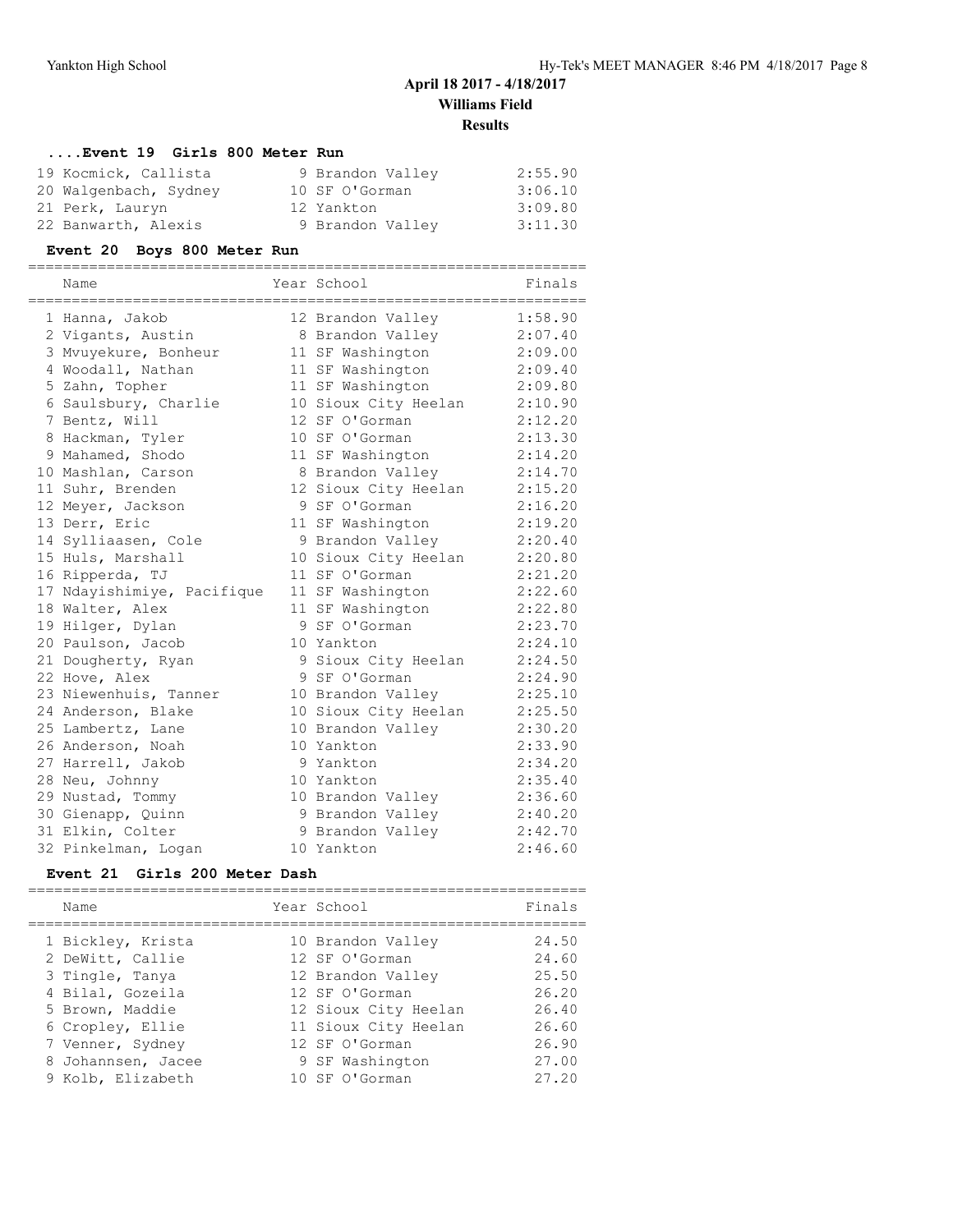**Results**

# **....Event 21 Girls 200 Meter Dash**

| 10 Schroeder, Madison     | 9 Yankton         | 27.50 |
|---------------------------|-------------------|-------|
| 11 Kreber, Kendyl         | 12 SF O'Gorman    | 28.00 |
| 11 Boomsma, Anna          | 12 Brandon Valley | 28.00 |
| 13 Jackmon, Hannah        | 9 Brandon Valley  | 28.30 |
| 14 Peltier, Sydney        | 9 Brandon Valley  | 28.40 |
| 15 Garcia, Mimi           | 11 Yankton        | 28.70 |
| 15 Wolfgram, Payton       | 9 Yankton         | 28.70 |
| 15 Specht, Cameryn        | 11 Yankton        | 28.70 |
| 15 Holbert, Gabbi         | 11 SF O'Gorman    | 28.70 |
| 19 Rush, Katelyn          | 9 SF O'Gorman     | 28.90 |
| 20 Rice, Remi             | 12 SF Washington  | 29.00 |
| 21 Renshaw, Jamie         | 10 SF O'Gorman    | 29.20 |
| 22 Frantz, Riley          | 9 Brandon Valley  | 29.30 |
| 23 Schiltz, Marya         | 11 Brandon Valley | 29.90 |
| 24 Hendrick, Halayna      | 9 Brandon Valley  | 30.20 |
| 25 Mashlan, Morgan        | 12 Brandon Valley | 30.50 |
| 26 Desylva, Angelina      | 9 Yankton         | 30.60 |
| 27 Wubben, Madison        | 10 Yankton        | 30.80 |
| 28 Prior, Brooke          | 9 Yankton         | 30.90 |
| 28 Pitzl, Veronica        | 9 SF O'Gorman     | 30.90 |
| 28 Stys, Veronica         | 9 SF O'Gorman     | 30.90 |
| 31 Mairs, Macy            | 9 Brandon Valley  | 31.40 |
| 32 McGhee, Ashlyn         | 9 Yankton         | 32.00 |
| 32 Michael, Esther        | 10 SF Washington  | 32.00 |
| 34 Garcia-Gonzalez, Kathy | 11 Yankton        | 32.80 |
| 35 Barnett, Sarah         | 9 SF O'Gorman     | 38.60 |

# **Event 22 Boys 200 Meter Dash**

| =====================                 |                            |        |
|---------------------------------------|----------------------------|--------|
| Name                                  | Year School                | Finals |
| ================================      | =========================  |        |
| 1 Petersen, Braiden 11 Brandon Valley |                            | 22.20  |
| 2 Reuter, Andrew                      | 12 SF O'Gorman             | 22.30  |
| 3 Reindl, Trey                        | 10 Brandon Valley J22.30   |        |
| 4 Tobin, Andrew                       | 10 Sioux City Heelan 23.90 |        |
| 5 Olson, Drew                         | 10 Sioux City Heelan 24.10 |        |
| 6 Blok, Jordan                        | 10 Brandon Valley          | 24.30  |
| 7 Oltoff, Carter                      | 10 Brandon Valley          | 24.70  |
| 8 Lee, Camden                         | 9 Sioux City Heelan        | 24.80  |
| 9 Struck, Isaac                       | 11 SF O'Gorman             | 24.90  |
| 9 Tran, Anthony                       | 10 SF Washington           | 24.90  |
| 9 Kinderman, Elijah                   | 12 SF O'Gorman             | 24.90  |
| 12 Nemec, Joey                        | 8 Brandon Valley           | 25.00  |
| 12 Walker, Deonte                     | 10 Sioux City Heelan       | 25.00  |
| 12 Christenson, Grayson               | 9 Brandon Valley           | 25.00  |
| 12 Kowalczyk, Alex                    | 9 SF O'Gorman              | 25.00  |
| 16 Heaton, Major                      | 9 Sioux City Heelan 25.10  |        |
| 16 Jones, Jordan                      | 12 Brandon Valley          | 25.10  |
| 16 McCann, Ty                         | 9 Brandon Valley           | 25.10  |
| 19 Jensen, Cole                       | 11 Brandon Valley          | 25.30  |
| 19 Haas, Wyatt                        | 9 Brandon Valley           | 25.30  |
| 19 Wilcox, Garyn                      | 10 SF O'Gorman             | 25.30  |
| 19 Jones, Logan                       | 9 SF O'Gorman              | 25.30  |
| 23 Versluys, Dylan                    | 10 SF Washington           | 25.40  |
| 24 Levitt, Eric                       | 9 SF Washington            | 25.50  |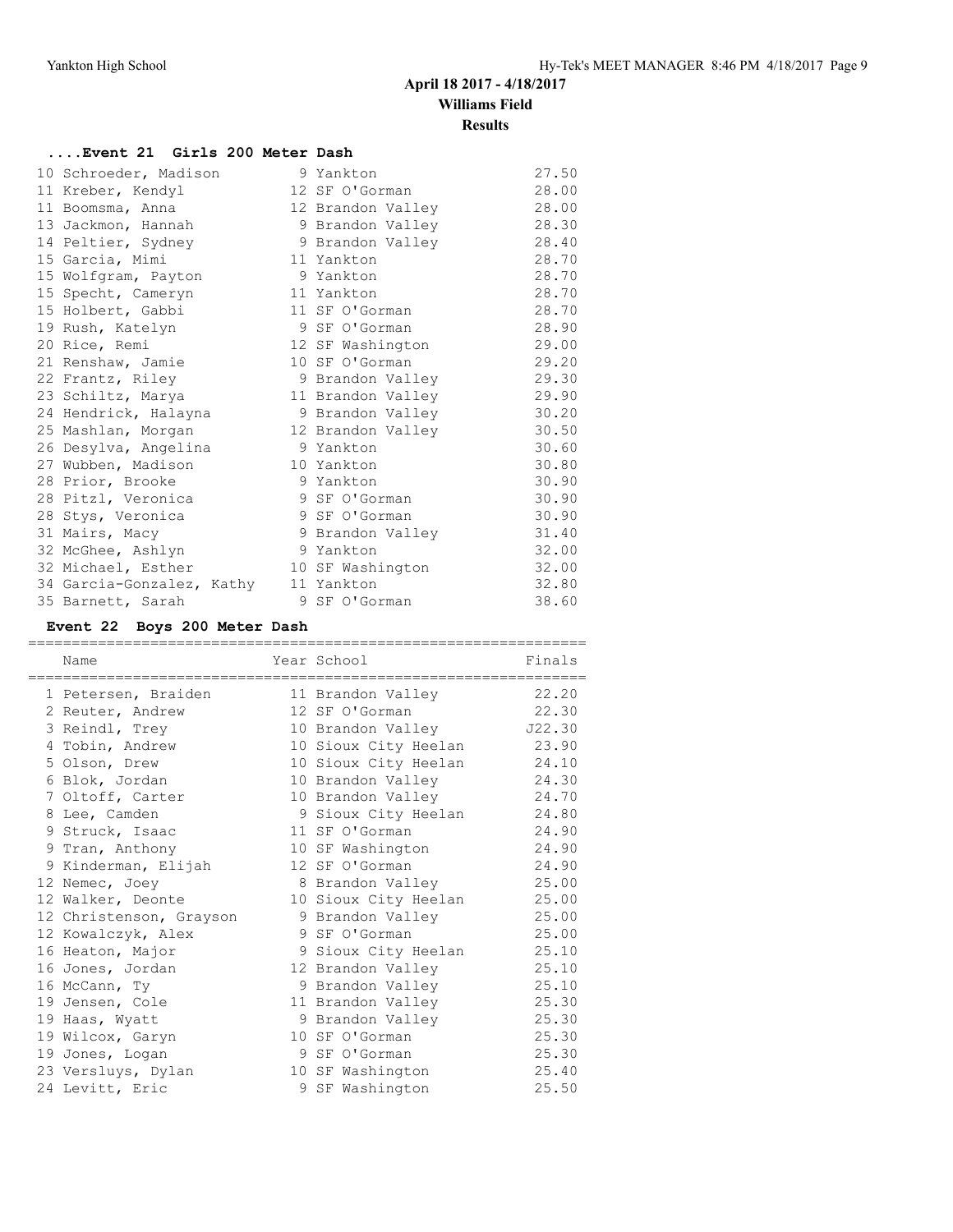# **Results**

# **....Event 22 Boys 200 Meter Dash**

| 25 Huitt, Bryce                              | 9 SF Washington   | 25.60 |
|----------------------------------------------|-------------------|-------|
| 26 Tellinghuisen, Ethan                      | 10 Brandon Valley | 25.80 |
| 26 Kunkel, John                              | 9 SF O'Gorman     | 25.80 |
| 28 Ruesch, Matt                              | 10 SF Washington  | 26.10 |
| 29 Maalim, Aweys                             | 10 SF Washington  | 26.20 |
| 29 Thompson, Blake                           | 9 Brandon Valley  | 26.20 |
| 29 Barnes, Luke                              | 9 Yankton         | 26.20 |
| 32 Rauscher, Robert                          | 9 Yankton         | 26.30 |
| 33 LaFave, Thomas                            | 9 Yankton         | 26.40 |
| 34 Vardsveen, Michael 10 Brandon Valley      |                   | 26.70 |
| 34 Anderson, Matt                            | 9 Brandon Valley  | 26.70 |
| 34 Huntley, Arion                            | 10 Yankton        | 26.70 |
| 37 Hodge Jr, Rasheed                         | 10 Brandon Valley | 26.80 |
| 38 Wuebben, Jonah                            | 9 SF O'Gorman     | 26.90 |
| 39 Mikuska, Cade                             | 9 SF O'Gorman     | 27.00 |
| 39 McGee, Micah                              | 10 Brandon Valley | 27.00 |
| 41 Picasso, Jonah                            | 9 SF O'Gorman     | 27.10 |
| 42 Roth, Case                                | 10 Yankton        | 27.30 |
| 43 Singh, Rohan                              | 12 Brandon Valley | 27.40 |
| 44 Klein, Elijah                             | 9 Brandon Valley  | 27.50 |
| 44 Ratzloff, Daniel                          | 9 SF O'Gorman     | 27.50 |
| 46 Grode, Quinn                              | 10 Brandon Valley | 27.70 |
| 47 Huettmann-Larson, Rayne 11 Brandon Valley |                   | 27.90 |
| 47 Cogley, Josh                              | 9 SF O'Gorman     | 27.90 |

#### **Event 23 Girls 3200 Meter Run**

| Name               | Year School      | Finals   |
|--------------------|------------------|----------|
|                    |                  |          |
| 1 Bietz, Madisyn   | 7 Yankton        | 11:47.20 |
| 2 Kray, Carlie     | 11 SF Washington | 12:05.60 |
| 3 McClure, Emerson | 9 Yankton        | 13:58.10 |

# **Event 24 Boys 3200 Meter Run**

| Name                             | Year School          | Finals   |
|----------------------------------|----------------------|----------|
| 1 Ritz, Connor                   | 12 Sioux City Heelan | 10:13.10 |
| 2 Sadi, Yonas                    | 11 SF Washington     | 10:14.60 |
| 3 Cheever, Eli                   | 9 Brandon Valley     | 10:33.20 |
| 4 Bita, Merci                    | 9 SF Washington      | 10:48.80 |
| 5 Jaquith, Brady                 | 11 Yankton           | 11:13.40 |
| 6 Mohamud, Ayub                  | 10 SF Washington     | 11:20.80 |
| 7 Welker, Mason                  | 9 Yankton            | 11:21.10 |
| 8 Greer, John                    | 9 Sioux City Heelan  | 11:22.60 |
| 9 Hentschel, Zach                | 9 Brandon Valley     | 11:46.00 |
| 10 Wardlow, Joseph               | 10 Brandon Valley    | 12:11.60 |
| 11 Laabs, Zach                   | 10 Brandon Valley    | 12:16.10 |
| 12 Walter, Alex                  | 11 SF Washington     | 12:30.70 |
| Event 25 Girls 4x400 Meter Relay |                      |          |

| School               | Finals H#   |  |
|----------------------|-------------|--|
| 1 Brandon Valley 'A' | $3:57.70$ 1 |  |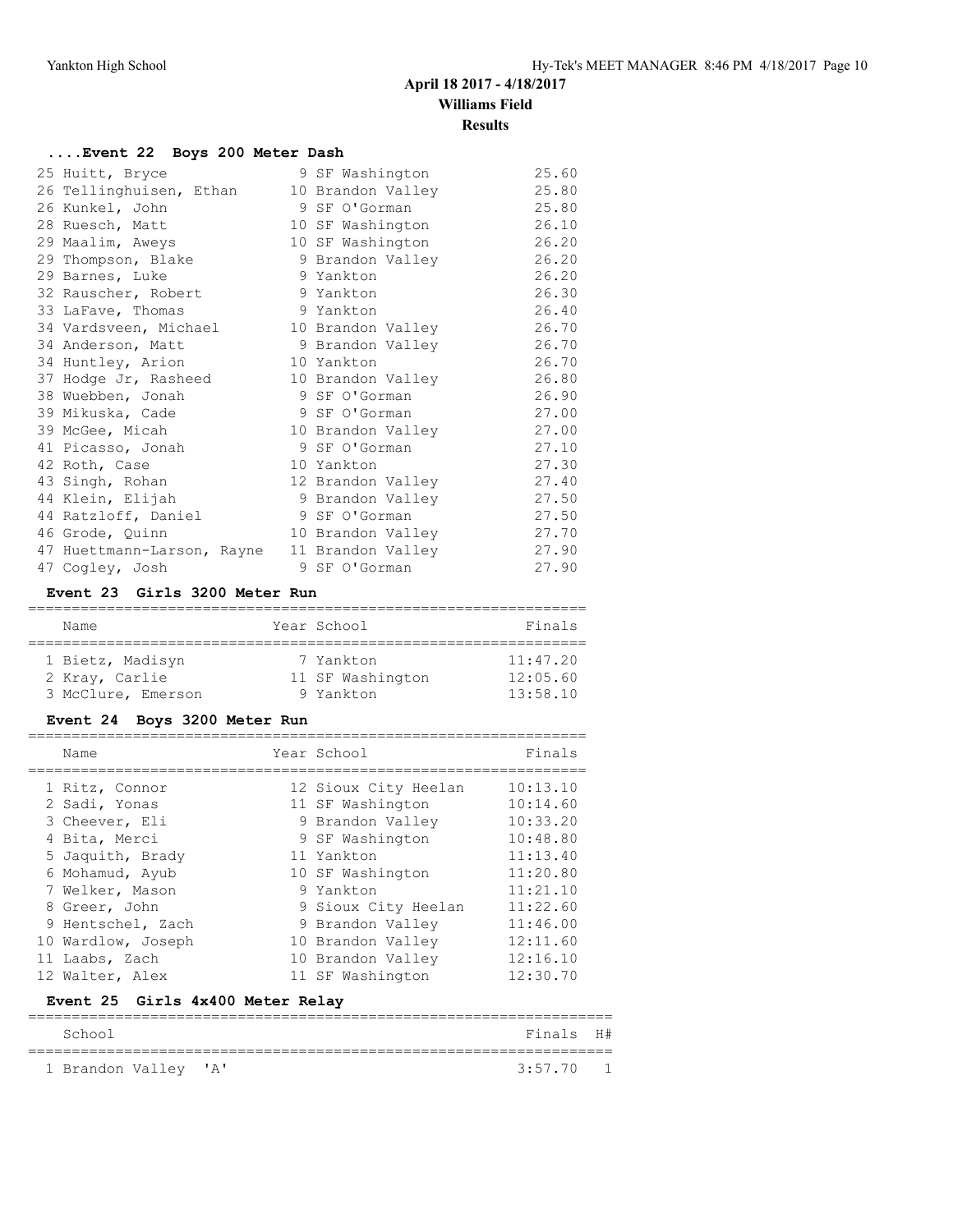**Results**

# **....Event 25 Girls 4x400 Meter Relay**

| 2 Sioux City Heelan 'A' | 4:03.90 | 1             |
|-------------------------|---------|---------------|
| 3 Yankton 'A'           | 4:10.60 | 2             |
| 4 Brandon Valley 'B'    | 4:14.20 | 1             |
| 5 SF O'Gorman 'A'       | 4:14.40 | 1             |
| 6 SF Washington 'A'     | 4:24.00 | 1             |
| 7 SF O'Gorman 'B'       | 4:29.00 | 1             |
| 8 SF Washington 'B'     | 4:30.70 | 1             |
| 9 Yankton 'B'           | 4:35.60 | 2             |
| 10 SF O'Gorman 'C'      | 4:43.10 | 2             |
| 11 Yankton 'C'          | 4:59.30 | $\mathcal{L}$ |

#### **Event 26 Boys 4x400 Meter Relay**

| School                                                     | Finals  | H#             |  |  |  |  |
|------------------------------------------------------------|---------|----------------|--|--|--|--|
|                                                            |         |                |  |  |  |  |
| 1 SF O'Gorman 'A'                                          | 3:31.40 | -1             |  |  |  |  |
| 2 Brandon Valley 'A'                                       | 3:31.50 | $\mathbf{1}$   |  |  |  |  |
| 3 Brandon Valley 'B'                                       | 3:36.50 | $\overline{1}$ |  |  |  |  |
| 4 Sioux City Heelan 'A'                                    | 3:39.10 | $\overline{1}$ |  |  |  |  |
| 5 SF Washington 'A'                                        | 3:44.20 | $\mathbf{1}$   |  |  |  |  |
| 6 SF Washington 'B'                                        | 3:51.40 | $\overline{1}$ |  |  |  |  |
| 6 SF O'Gorman 'B'                                          | 3:51.40 | $\mathbf{1}$   |  |  |  |  |
| 8 SF O'Gorman 'C'                                          | 3:52.20 | 2              |  |  |  |  |
| 9 Sioux City Heelan<br>$'$ B                               | 3:52.70 | $\mathbf{1}$   |  |  |  |  |
| 10 Yankton 'A'                                             | 3:56.00 | $\mathcal{L}$  |  |  |  |  |
| $\overline{\phantom{a}}$<br>11 Sioux City Heelan           | 4:00.10 | $\mathcal{L}$  |  |  |  |  |
| 12 Yankton<br>$^{\prime}$ B <sup><math>\prime</math></sup> | 4:10.80 | $\mathcal{L}$  |  |  |  |  |

# **Event 27 Girls High Jump**

| Name                 |   | Year School          | Finals       |
|----------------------|---|----------------------|--------------|
| 1 Thompson, Morgan   |   | 10 Brandon Valley    | $5 - 01.00$  |
| 2 Wuebben, Madison   |   | 9 Yankton            | $4 - 11.00$  |
| 3 Miedema, Aubrey    |   | 11 SF Washington     | $4 - 09.00$  |
| 4 Reck, Gabby        |   | 9 SF Washington      | $J4 - 09.00$ |
| 5 Graber, Trinity    |   | 10 Brandon Valley    | $4 - 07.00$  |
| 7 Kong, Phekran      |   | 9 SF Washington      | $J4 - 07.00$ |
| 7 McGowan, Sam       |   | 11 Sioux City Heelan | $4 - 05.00$  |
| 7 Goeden, Brooke     |   | 9 Brandon Valley     | $4 - 05.00$  |
| 7 Reinhardt, Jessica |   | 10 Yankton           | $4 - 05.00$  |
| 7 Budiq, Kate        |   | 11 Yankton           | $4 - 05.00$  |
| 7 Flynn, Mariah      |   | 9 SF O'Gorman        | $4 - 05.00$  |
| 7 Bailey, Kassidi    |   | 10 Brandon Valley    | $4 - 05.00$  |
| 7 Gokie, Hailey      |   | 9 Yankton            | $4 - 05.00$  |
| 14 Watkins, Kayla    |   | 9 Brandon Valley     | $4 - 03.00$  |
| 14 Pietila, Gabby    | 9 | Yankton              | $4 - 03.00$  |
| 16 Davis, Alex       |   | 9 Brandon Valley     | $4 - 01.00$  |

#### **Event 28 Boys High Jump**

| Name |                                         | Year School                    | Finals                     |
|------|-----------------------------------------|--------------------------------|----------------------------|
|      | 1 Flannigan, Shiloh<br>2 Kinsley, Chris | 11 SF Washington<br>12 Yankton | $6 - 03.00$<br>$5 - 11.00$ |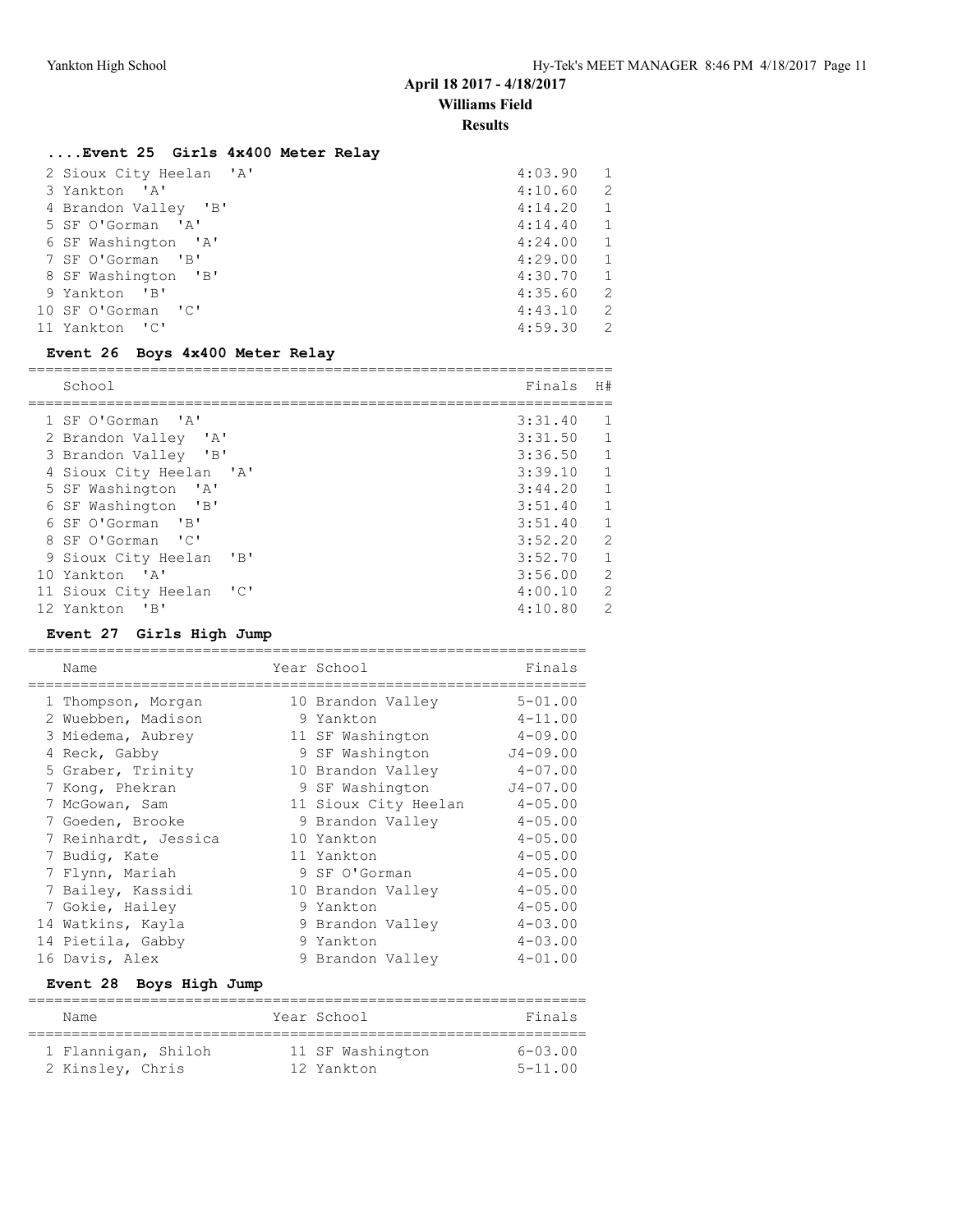# **....Event 28 Boys High Jump**

| 3 Sutcliffe, Sam     | 11 SF O'Gorman       | $5 - 07.00$ |
|----------------------|----------------------|-------------|
| 4 McCann, Ty         | 9 Brandon Valley     | $5 - 05.00$ |
| 4 Byrd, Jacob        | 9 SF O'Gorman        | $5 - 05.00$ |
| 4 Jones, Tres        | 11 SF O'Gorman       | $5 - 05.00$ |
| 7 Murphy, Ben        | 11 Sioux City Heelan | $5 - 03.00$ |
| 7 Anderson, Matt     | 9 Brandon Valley     | $5 - 03.00$ |
| 7 Struck, Isaac      | 11 SF O'Gorman       | $5 - 03.00$ |
| 7 Payer, Justin      | 9 Yankton            | $5 - 03.00$ |
| 11 Peterson, Cayden  | 9 Yankton            | $5 - 01.00$ |
| 11 Mikuska, Cade     | 9 SF O'Gorman        | $5 - 01.00$ |
| -- Schmidt, Trevor   | 11 SF Washington     | NH          |
| -- Raabe, Gavin      | 9 Yankton            | NH          |
| -- Wuestewald, Jacob | 9 SF O'Gorman        | ΝH          |
| -- Simon, Thomas     | 12 SF O'Gorman       | NH          |

#### **Event 29 Girls Pole Vault**

| Name                | Year School       | Finals       |
|---------------------|-------------------|--------------|
| 1 Hendrick, Hannah  | 11 Brandon Valley | $11 - 03.00$ |
| 2 Schiltz, Marya    | 11 Brandon Valley | $8 - 09.00$  |
| 2 Hendrick, Halayna | 9 Brandon Valley  | $8 - 09.00$  |
| 2 Peltier, Sydney   | 9 Brandon Valley  | $8 - 09.00$  |
| 5 Johannsen, Jacee  | 9 SF Washington   | $8 - 03.00$  |
| 6 Schulte, Miranda  | 10 Yankton        | $7 - 09.00$  |
| 6 Clausen, Daphne   | 8 SF O'Gorman     | $7 - 09.00$  |
| 6 Johnson, Trinity  | 9 Yankton         | $7 - 09.00$  |
| 9 Rausch, Tiana     | 12 SF O'Gorman    | $7 - 03.00$  |
| 10 Kennedy, Kolbi   | 12 Yankton        | $6 - 09.00$  |
| 10 Stahly, Madison  | 11 Yankton        | $6 - 09.00$  |
| 10 Yaqqie, Storrm   | 11 Yankton        | $6 - 09.00$  |
| 10 VanHorn, Sophie  | 9 Brandon Valley  | $6 - 09.00$  |
| 14 Vik, Lauren      | 11 Yankton        | $6 - 03.00$  |
| 14 Gokie, Hailey    | 9 Yankton         | $6 - 03.00$  |
| 16 Palmquist, Paige | 11 SF O'Gorman    | $5 - 03.00$  |
| -- Arndt, Mallory   | 10 SF O'Gorman    | NΗ           |

# **Event 30 Boys Pole Vault**

| Name                   | Year School       | Finals         |
|------------------------|-------------------|----------------|
|                        |                   |                |
| 1 Vardsveen, Michael   | 10 Brandon Valley | $11 - 09.00$   |
| 1 Dean, Trevor         | 11 Brandon Valley | $11 - 09.00$   |
| 3 Tellinghuisen, Ethan | 10 Brandon Valley | $J11 - 09.00$  |
| 4 Clausen, Tycho       | 10 SF O'Gorman    | $11 - 03.00$   |
| 5 Cwach, Blake         | 12 Yankton        | $J11 - 03.00$  |
| 6 Erickson, Austin     | 11 Brandon Valley | $10 - 09.00$   |
| 7 Skow, Austin         | 11 Brandon Valley | $J10-09.00$    |
| 8 Rausch, Ethan        | 10 SF O'Gorman    | $8 - 0.3$ , 00 |
| 8 Anderson, Noah       | 10 Yankton        | $8 - 03.00$    |
| 8 Lammers, Luke        | 12 Yankton        | $8 - 0.3$ , 00 |
| 8 Wolf, Logan          | 10 SF O'Gorman    | $8 - 03.00$    |
| 12 Cornemann, Cooper   | 9 Yankton         | $7 - 03.00$    |
| 12 Neu, Johnny         | 10 Yankton        | $7 - 0.3$ , 00 |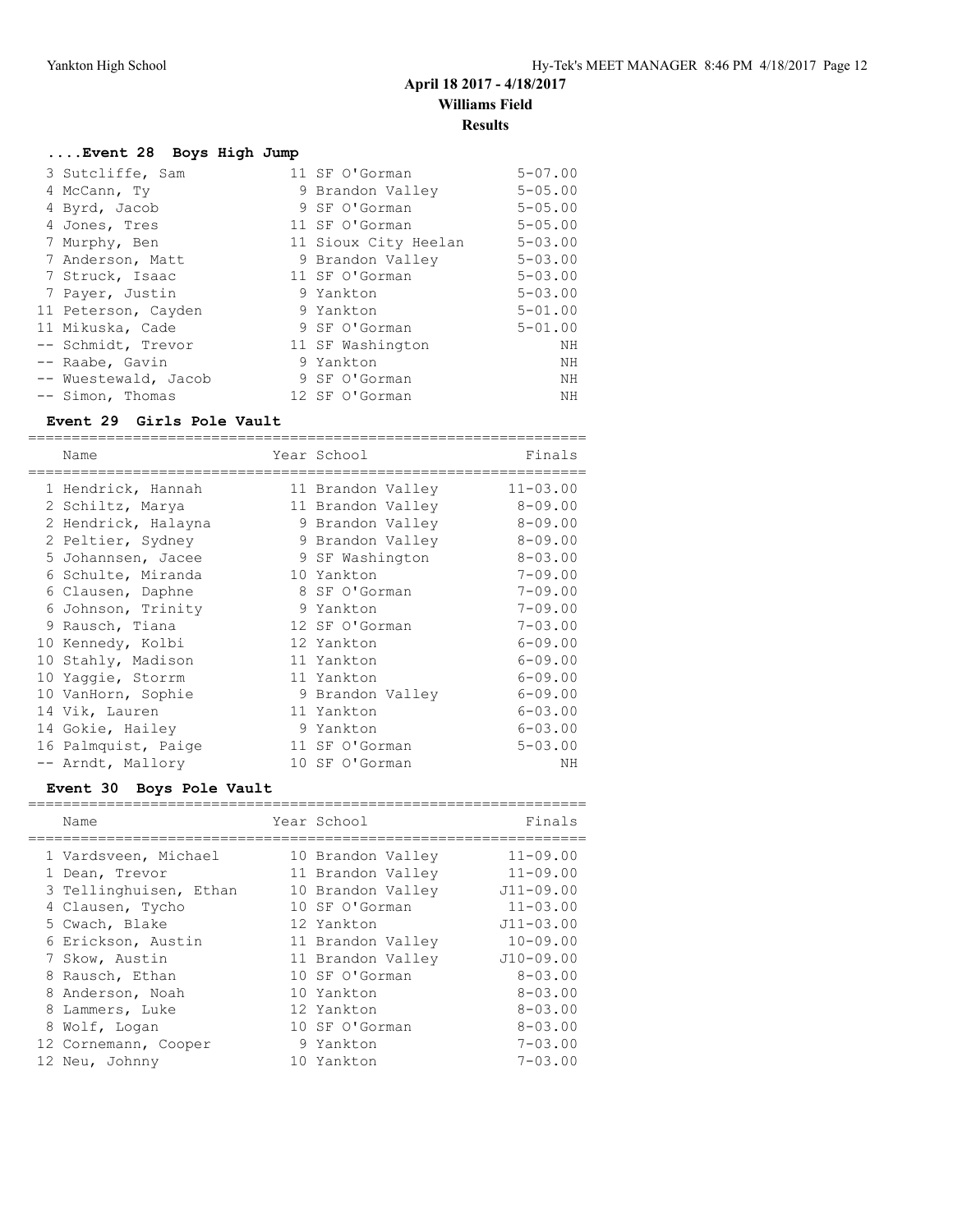#### **Event 31 Girls Long Jump**

| Name                                      | Year School<br>------------ | Finals       |
|-------------------------------------------|-----------------------------|--------------|
| 1 DeWitt, Callie                          | 12 SF O'Gorman              | $17 - 09.50$ |
| 2 Hale, Lindsey                           | 12 Yankton                  | $17 - 01.00$ |
| 3 Law, Trinity                            | 10 Brandon Valley           | $16 - 08.50$ |
| 4 Bisgard, Sophie                         | 12 Yankton                  | $16 - 07.50$ |
| 5 Boomsma, Jaiden                         | 9 Yankton                   | $16 - 07.25$ |
| 6 Hoesing, Paige                          | 9 Yankton                   | $16 - 06.00$ |
| 7 Oswald, Kelsey                          | 9 Yankton                   | $15 - 10.50$ |
| 8 Cropley, Ellie                          | 11 Sioux City Heelan        | $15 - 09.75$ |
| 9 Wambach, Sydney                         | 9 SF O'Gorman               | $15 - 06.75$ |
| 10 Klinkhammer, Felicity                  | 11 Brandon Valley           | $15 - 02.50$ |
| 11 Kreber, Kendyl                         | 12 SF O'Gorman              | $15 - 01.50$ |
| 12 Thompson, Morgan                       | 10 Brandon Valley           | $14 - 09.50$ |
| 13 Schroeder, Madison                     | 9 Yankton                   | $14 - 09.25$ |
| 13 Reinhardt, Jessica                     | 10 Yankton                  | $14 - 09.25$ |
| 15 Zajicek, Elsie                         | 12 Brandon Valley           | $14 - 08.00$ |
| 15 Richardson, Bre                        | 12 SF Washington            | $14 - 08.00$ |
| 17 Vockler, Katie                         | 10 SF O'Gorman              | $14 - 01.25$ |
| 18 Meis, Elsy                             | 11 Sioux City Heelan        | $14 - 00.00$ |
| 19 Doohen, Callie                         | 11 Sioux City Heelan        | $13 - 05.50$ |
| 20 Hyz, Elise                             | 9 SF Washington             | $13 - 04.25$ |
| 21 Christensen, Emma                      | 9 Yankton                   | $12 - 06.50$ |
| 22 Geigle, Kellie                         | 10 Yankton                  | $12 - 03.50$ |
| 23 Mwenentanda, Ndjakalenga 7 SF O'Gorman |                             | $12 - 02.75$ |
| 24 Garcia-Gonzalez, Kathy                 | 11 Yankton                  | $11 - 07.50$ |
| 25 Stahly, Shaylen                        | 9 Yankton                   | $10 - 07.50$ |
| -- Miedema, Aubrey                        | 11 SF Washington            | ND           |

#### **Event 32 Boys Long Jump**

| Name                    | Year School          | Finals       |
|-------------------------|----------------------|--------------|
| 1 Kinsley, Chris        | 12 Yankton           | $21 - 00.00$ |
| 2 Blok, Jordan          | 10 Brandon Valley    | $20 - 06.25$ |
| 3 Jurrens, Ben          | 11 Yankton           | $20 - 00.50$ |
| 4 Sutcliffe, Sam        | 11 SF O'Gorman       | $19 - 09.00$ |
| 5 Flannigan, Shiloh     | 11 SF Washington     | $19 - 08.50$ |
| 6 Bauer, Canyon         | 10 SF O'Gorman       | $19 - 01.00$ |
| 7 Vollmer, Princeton    | 9 Yankton            | $18 - 11.75$ |
| 8 Diedrich, Aiden       | 10 SF O'Gorman       | $18 - 02.25$ |
| 9 Kappenman, Carson     | 9 SF Washington      | $18 - 01.75$ |
| 10 Oltoff, Carter       | 10 Brandon Valley    | $18 - 01.50$ |
| 11 Byrd, Jacob          | 9 SF O'Gorman        | $17 - 10.50$ |
| 12 Peterson, Cayden     | 9 Yankton            | $17 - 04.00$ |
| 13 Steffel, Jesse       | 9 Brandon Valley     | $17 - 02.50$ |
| 14 Todd, Brennan        | 10 Sioux City Heelan | $17 - 00.75$ |
| 15 Kunkel, John         | 9 SF O'Gorman        | $16 - 09.75$ |
| 16 Brown, Noah          | 12 SF Washington     | $16 - 08.00$ |
| 17 Walker, Deonte       | 10 Sioux City Heelan | $16 - 04.25$ |
| 18 Jones, Logan         | 9 SF O'Gorman        | $16 - 02.50$ |
| 19 Christenson, Grayson | 9 Brandon Valley     | $16 - 00.75$ |
| 20 McGee, Micah         | 10 Brandon Valley    | $15 - 07.00$ |
| 21 Wilcox, Garyn        | 10 SF O'Gorman       | $15 - 06.25$ |
| -- Jones, Gunnar        | 9 SF O'Gorman        | <b>ND</b>    |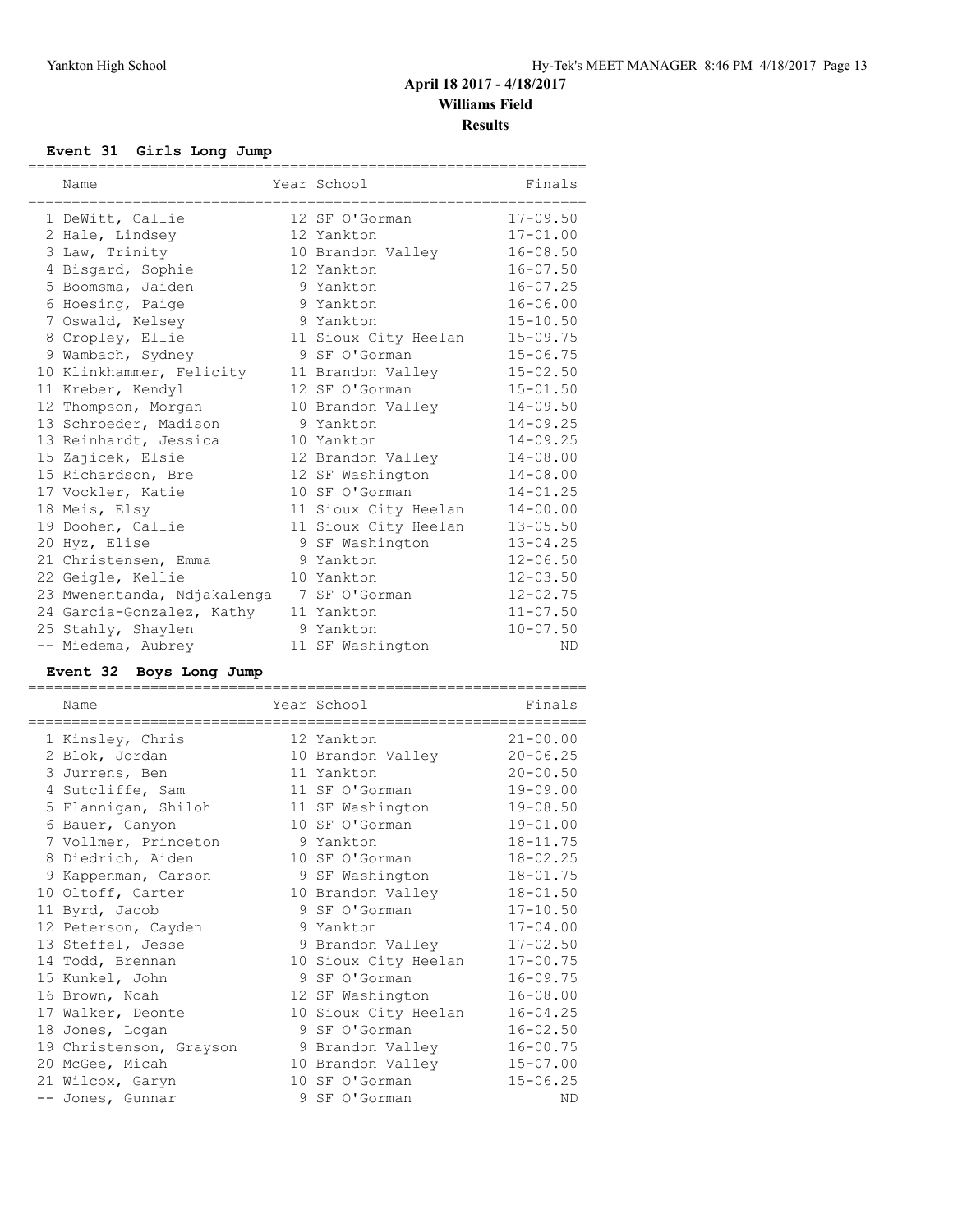**....Event 32 Boys Long Jump**

-- Jones, Tres 11 SF O'Gorman ND

**Event 33 Girls Triple Jump** ================================================================

| Name                     | Year School       | Finals       |
|--------------------------|-------------------|--------------|
| 1 Law, Trinity           | 10 Brandon Valley | $34 - 10.00$ |
| 2 Hale, Lindsey          | 12 Yankton        | $34 - 09.25$ |
| 3 Zajicek, Elsie         | 12 Brandon Valley | $33 - 07.25$ |
| 4 Bisgard, Sophie        | 12 Yankton        | $33 - 06.75$ |
| 5 Boomsma, Jaiden        | 9 Yankton         | $33 - 04.75$ |
| 6 Kolb, Elizabeth        | 10 SF O'Gorman    | $33 - 00.00$ |
| 7 Wambach, Sydney        | 9 SF O'Gorman     | $32 - 09.00$ |
| 8 Hoesing, Paige         | 9 Yankton         | $31 - 11.50$ |
| 9 Wuebben, Madison       | 9 Yankton         | $31 - 07.25$ |
| 10 Klinkhammer, Felicity | 11 Brandon Valley | $30 - 11.50$ |
| 11 Reinhardt, Jessica    | 10 Yankton        | $30 - 04.25$ |
| 12 Vockler, Katie        | 10 SF O'Gorman    | $27 - 05.25$ |
| 13 Hyz, Elise            | 9 SF Washington   | $26 - 09.25$ |
| 14 Christensen, Emma     | 9 Yankton         | $25 - 00.00$ |
| -- Hunt, Tabitha         | 10 SF O'Gorman    | ND           |
| -- Richardson, Bre       | 12 SF Washington  | ND.          |
| -- Geigle, Kellie        | 10 Yankton        | ND           |

# **Event 34 Boys Triple Jump**

| Name<br>----------------- | Year School<br>------------- | Finals       |
|---------------------------|------------------------------|--------------|
| 1 Kinsley, Chris          | 12 Yankton                   | $41 - 01.50$ |
| 2 Jurrens, Ben            | 11 Yankton                   | $40 - 11.00$ |
| 3 Flannigan, Shiloh       | 11 SF Washington             | $40 - 01.75$ |
| 4 Blok, Jordan            | 10 Brandon Valley            | $39 - 04.50$ |
| 5 Bauer, Canyon           | 10 SF O'Gorman               | $39 - 03.00$ |
| 6 Steffel, Jesse          | 9 Brandon Valley             | $38 - 08.50$ |
| 7 Vollmer, Princeton      | 9 Yankton                    | $38 - 03.50$ |
| 8 Diedrich, Aiden         | 10 SF O'Gorman               | $37 - 04.00$ |
| 9 Oltoff, Carter          | 10 Brandon Valley            | $36 - 10.00$ |
| 10 Dougherty, Robert      | 10 SF Washington             | $35 - 10.00$ |
| 11 Peterson, Cayden       | 9 Yankton                    | $35 - 09.50$ |
| 12 Kunkel, John           | 9 SF O'Gorman                | $34 - 06.50$ |
| 13 Schwebach, George      | 10 SF O'Gorman               | $33 - 06.50$ |
| 14 McGee, Micah           | 10 Brandon Valley            | $33 - 03.00$ |
| 15 Christenson, Grayson   | 9 Brandon Valley             | $32 - 00.50$ |
| 16 Wilcox, Garyn          | 10 SF O'Gorman               | $30 - 11.50$ |
| 17 Payer, Justin          | 9 Yankton                    | $29 - 05.00$ |
| 18 Waddell, Mitchell      | 12 SF Washington             | $29 - 04.00$ |

#### **Event 35 Girls Discus Throw**

|  | Name               |  | Year School          | Finals     |  |
|--|--------------------|--|----------------------|------------|--|
|  |                    |  |                      |            |  |
|  | 1 Haase, Carson    |  | 12 Brandon Valley    | $112 - 01$ |  |
|  | 2 Fedders, Sadie   |  | 9 Yankton            | $105 - 04$ |  |
|  | 3 Jacobson, Nicole |  | 10 Sioux City Heelan | $105 - 00$ |  |
|  | 4 Rohrer, Raylynn  |  | 11 SF Washington     | $104 - 10$ |  |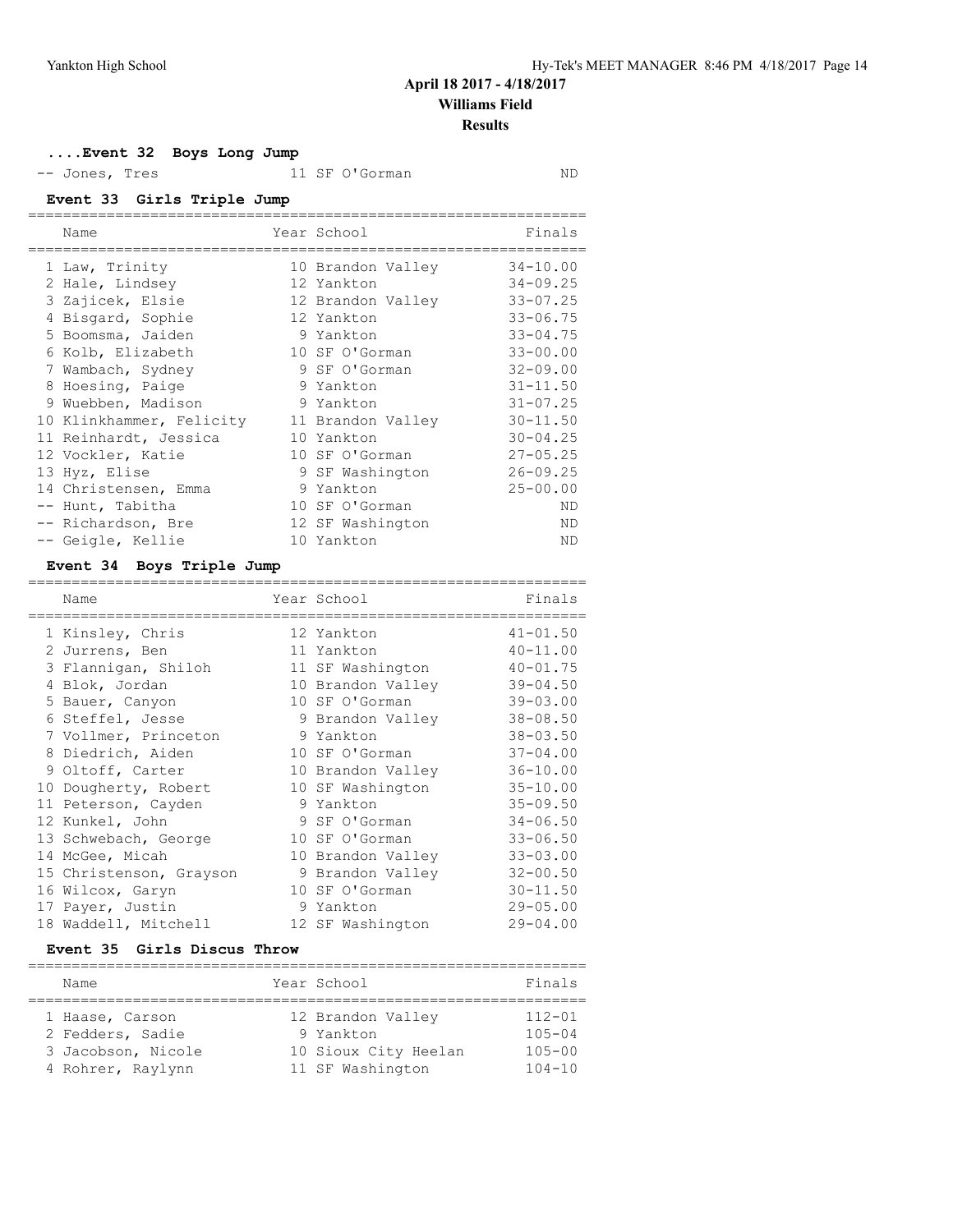#### **....Event 35 Girls Discus Throw**

|  | 5 Cougill, Brooklyn     | 11 Sioux City Heelan | $100 - 10$ |
|--|-------------------------|----------------------|------------|
|  | 6 Sayler, Josie         | 12 Yankton           | $100 - 09$ |
|  | 7 Papstein, Aurora      | 11 Yankton           | $99 - 00$  |
|  | 8 Holmes, Ellie         | 11 Brandon Valley    | $92 - 00$  |
|  | 9 Eide, Hanna           | 11 Yankton           | $90 - 07$  |
|  | 10 Trout, Sydney        | 12 Brandon Valley    | $84 - 00$  |
|  | 11 Schild, Keely        | 12 Yankton           | $83 - 08$  |
|  | 12 Heintz, Cassie       | 10 SF Washington     | $81 - 08$  |
|  | 13 Behrens, Hannah      | 9 Brandon Valley     | $80 - 03$  |
|  | 14 Verzani, Holly       | 11 Sioux City Heelan | $79 - 05$  |
|  | 15 Cornemann, Kami      | 12 Yankton           | $78 - 09$  |
|  | 15 Kusek, Noel          | 10 Yankton           | $78 - 09$  |
|  | 17 Wilson, Tori         | 9 SF O'Gorman        | $73 - 05$  |
|  | 18 Kirkpatrick, Heather | 12 Brandon Valley    | $70 - 08$  |
|  | 19 Dayhuff, Billie Jo   | 9 Yankton            | $70 - 04$  |
|  | 20 Swanson, Reilly      | 11 SF Washington     | $68 - 07$  |
|  | 21 Payer, Emily         | 9 Sioux City Heelan  | $67 - 03$  |
|  | 22 Hicks, Holly         | 11 Yankton           | $66 - 02$  |
|  | 23 Sayler, Jenna        | 10 SF Washington     | $65 - 02$  |
|  | 24 Klamm, Libby         | 12 Brandon Valley    | $60 - 03$  |
|  | 25 Wilson, Tyanna       | 11 Brandon Valley    | $59 - 10$  |
|  | 26 Bannwarth, Kaitlyn   | 12 Brandon Valley    | $42 - 05$  |
|  | 27 Alton, Kaylyn        | 9 SF O'Gorman        | $36 - 06$  |

# **Event 36 Boys Discus Throw**

| Name                | Year School                 | Finals       |
|---------------------|-----------------------------|--------------|
| 1 Reisdorfer, Thuro | 12 SF Washington            | $157 - 06$   |
| 2 Nelson, Tyler     | 12 Brandon Valley           | 143-08       |
| 3 Khallhoff, Dylan  | 12 SF O'Gorman              | $143 - 07$   |
| 4 Payer, Jordan     | 12 Yankton                  | $142 - 10$   |
| 5 Lorenzini, Alex   | 12 SF Washington            | 139-08       |
| 6 Mollet, Eli       | 11 Sioux City Heelan 132-03 |              |
| 7 Milone, John      | 12 SF O'Gorman              | $130 - 00$   |
| 8 Haak, Lance       | 11 Yankton                  | $129 - 07$   |
| 9 Loest, Josh       | 9 Yankton                   | $120 - 11$   |
| 10 Farniok, Will    | 11 SF Washington            | $117 - 03$   |
| 11 Beck, Brady      | 10 SF O'Gorman              | $116 - 08$   |
| 12 Duran, Thomas    | 12 SF O'Gorman              | $115 - 10$   |
| 13 Rector, Brook    | 11 Sioux City Heelan        | $115 - 09$   |
| 14 Lynde, Dylan     | 12 Yankton                  | $114 - 00$   |
| 15 Durland, Adam    | 10 SF Washington            | $112 - 00$   |
| 16 Wilson, Carson   | 10 SF Washington            | $111 - 06$   |
| 17 Rafferty, Trevor | 11 Yankton                  | $110 - 08$   |
| 18 Christie, Bryce  | 12 Brandon Valley           | $109 - 05$   |
| 19 Roman, Jordan    | 11 SF O'Gorman              | $108 - 08$   |
| 20 Dangler, Bryce   | 10 Yankton                  | $103 - 02$   |
| 21 Schafer, Drake   | 11 SF O'Gorman              | $102 - 07$   |
| 22 Schild, Koby     | 11 Yankton                  | $97 - 07$    |
| 23 Bos, Eli         | 11 Yankton                  | $96 - 01.50$ |
| 24 Weber, Burke     | 10 Brandon Valley           | $95 - 10$    |
| 25 Howe, Bradley    | 9 Yankton                   | $95 - 06$    |
| 26 Vaca, Jacob      | 12 SF O'Gorman              | $95 - 03$    |
| 27 Kolbeck, Alex    | 10 Brandon Valley           | $95 - 01$    |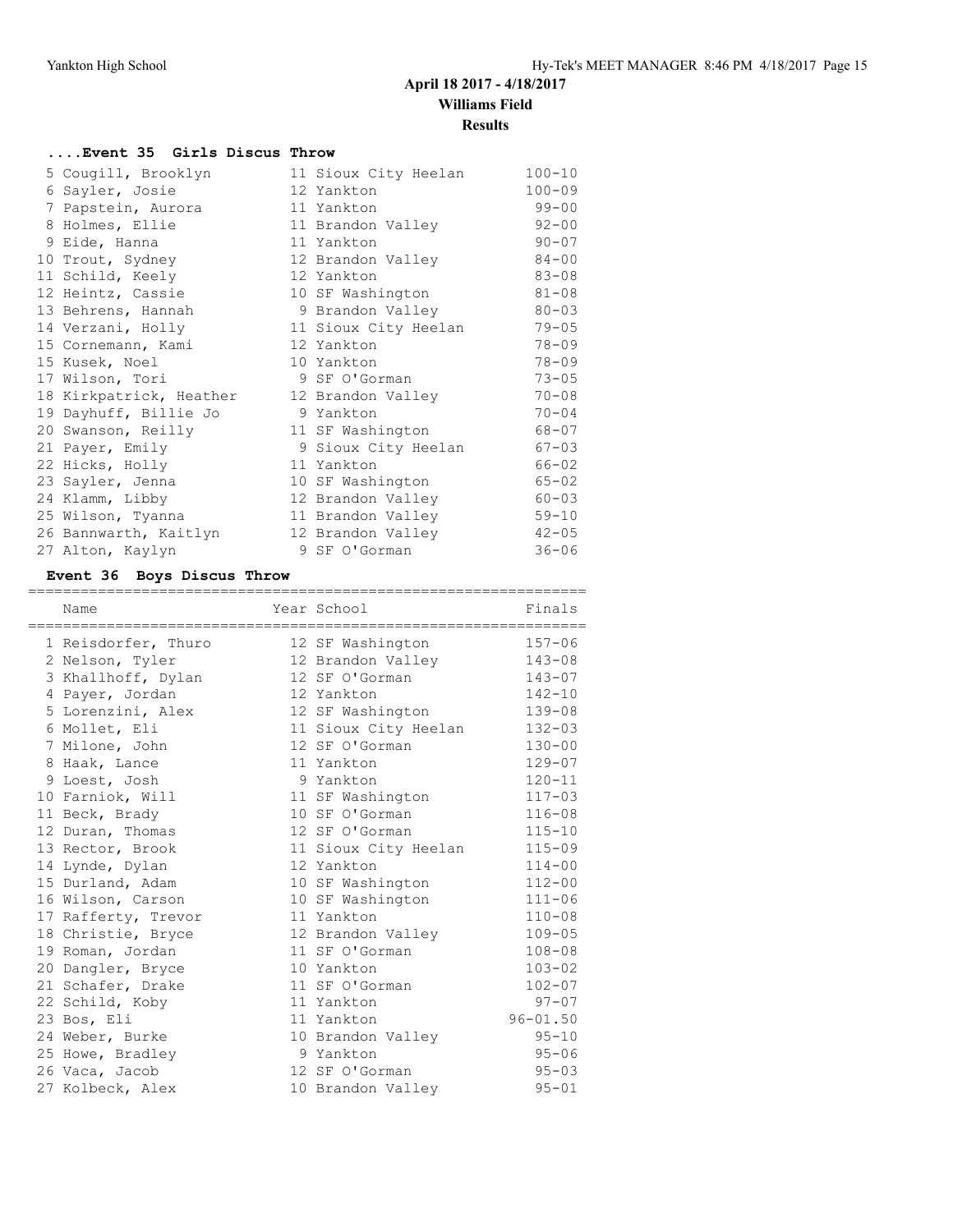# **....Event 36 Boys Discus Throw**

| 28 McGowen, Patrick   | 11 Sioux City Heelan      | $94 - 09.50$ |
|-----------------------|---------------------------|--------------|
| 29 Schnetter, Jack    | 11 SF O'Gorman            | $94 - 02$    |
| 30 Bennett, Zach      | 9 Brandon Valley          | $92 - 07$    |
| 31 Rojas, Gabe        | 9 SF O'Gorman             | 88-06.75     |
| 32 Irwin, Alex        | 10 Yankton                | $86 - 05$    |
| 33 Harvison, Jack     | 10 Brandon Valley         | $86 - 00$    |
| 33 Berthelsen, Lucas  | 9 SF O'Gorman             | $86 - 00$    |
| 35 Doeden, Jacob      | 9 SF O'Gorman             | $85 - 00$    |
| 36 Halbur, Joe        | 9 Sioux City Heelan       | $81 - 03$    |
| 37 Meinert, Hunter    | 9 Brandon Valley 80-04.50 |              |
| 38 Wright, Ethan      | 9 Brandon Valley          | $79 - 07.75$ |
| 39 Marsh, Jonah       | 9 Yankton                 | $75 - 01$    |
| 40 Fitzgerald, Tanner | 11 Yankton                | $74 - 04$    |
| 41 Kraft, Tyler       | 10 Yankton                | $71 - 04.50$ |
| 42 Doljeski, Cole     | 10 Yankton                | $71 - 00.50$ |
| 43 Lester, San        | 9 SF O'Gorman             | $70 - 01$    |
| 44 Lembcke, Sam       | 9 Brandon Valley          | $69 - 03$    |
| 45 Kronke, Sam        | 10 Brandon Valley         | $63 - 02$    |
| 46 Wilde, Patrick     | 9 SF O'Gorman             | $59 - 05.50$ |
| 47 Grimmius, Austin   | 12 Brandon Valley         | $56 - 02$    |
| 48 Bargmann, Roni     | 9 SF O'Gorman             | $54 - 04$    |
| -- Grode, Quinn       | 10 Brandon Valley         | ND           |
| -- Sorenson, Jorey    | 9 Brandon Valley          | ND           |

# **Event 37 Girls Shot Put**

| Name                                      | Year School                                     | Finals       |
|-------------------------------------------|-------------------------------------------------|--------------|
| =====================<br>1 Verzani, Holly | =======================<br>11 Sioux City Heelan | $37 - 08.00$ |
| 2 Klamm, Libby                            | 12 Brandon Valley                               | $37 - 02.50$ |
| 3 Haase, Carson                           | 12 Brandon Valley                               | $35 - 05.75$ |
| 4 Cougill, Brooklyn                       | 11 Sioux City Heelan                            | $35 - 00.75$ |
| 5 Rohrer, Raylynn                         | 11 SF Washington                                | $34 - 03.25$ |
| 6 Sayler, Jenna                           | 10 SF Washington                                | $34 - 03.00$ |
| 7 Cornemann, Kami                         | 12 Yankton                                      | $33 - 07.00$ |
| 8 Papstein, Aurora                        | 11 Yankton                                      | $33 - 06.25$ |
| 9 Behrens, Hannah                         | 9 Brandon Valley                                | $31 - 05.25$ |
| 10 Fedders, Sadie                         | 9 Yankton                                       | $31 - 03.00$ |
| 11 Hicks, Holly                           | 11 Yankton                                      | $30 - 05.00$ |
| 12 Sayler, Josie                          | 12 Yankton                                      | $29 - 04.25$ |
| 13 Schild, Keely                          | 12 Yankton                                      | $28 - 02.50$ |
| 14 Heintz, Cassie                         | 10 SF Washington                                | $27 - 04.25$ |
| 15 Swanson, Reilly                        | 11 SF Washington                                | $26 - 05.25$ |
| 16 Eide, Hanna                            | 11 Yankton                                      | $25 - 03.00$ |
| 17 Wilson, Tyanna                         | 11 Brandon Valley                               | $24 - 06.00$ |
| 18 Dayhuff, Billie Jo                     | 9 Yankton                                       | $24 - 05.50$ |
| 19 Payer, Emily                           | 9 Sioux City Heelan                             | $24 - 04.00$ |
| 20 Wilson, Tori                           | 9 SF O'Gorman                                   | $23 - 10.00$ |
| 21 Kusek, Noel                            | 10 Yankton                                      | $23 - 02.00$ |
| 22 Bannwarth, Kaitlyn                     | 12 Brandon Valley                               | $20 - 05.50$ |
| 23 Kirkpatrick, Heather                   | 12 Brandon Valley                               | $20 - 01.00$ |
| 24 Alton, Kaylyn                          | 9 SF O'Gorman                                   | $15 - 07.00$ |